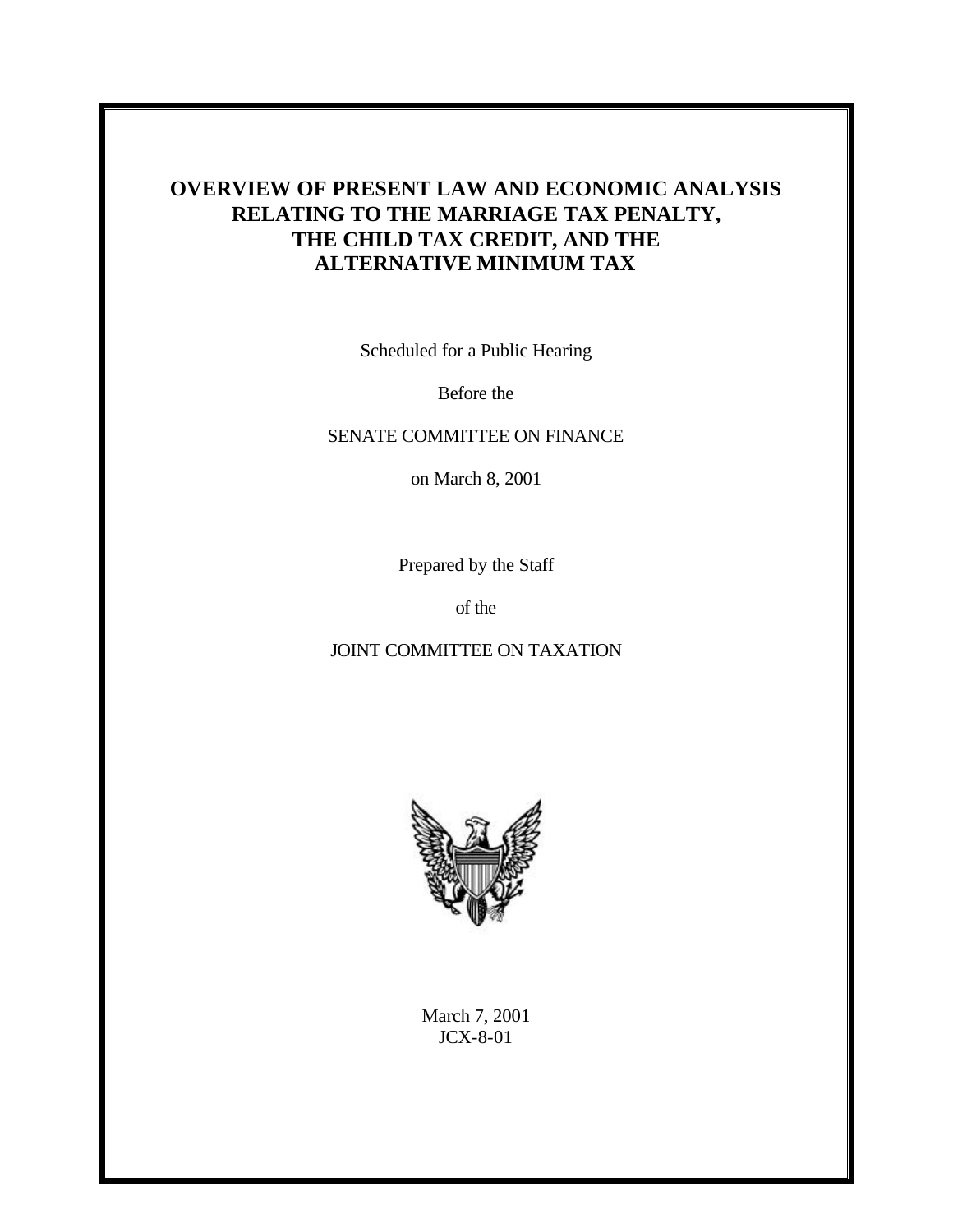## **CONTENTS**

| L    |  | $\overline{2}$ |
|------|--|----------------|
|      |  | $\overline{2}$ |
|      |  | 6              |
| П.   |  | 12             |
|      |  | 12             |
|      |  | 13             |
| III. |  | 16             |
|      |  | 16             |
|      |  | 21             |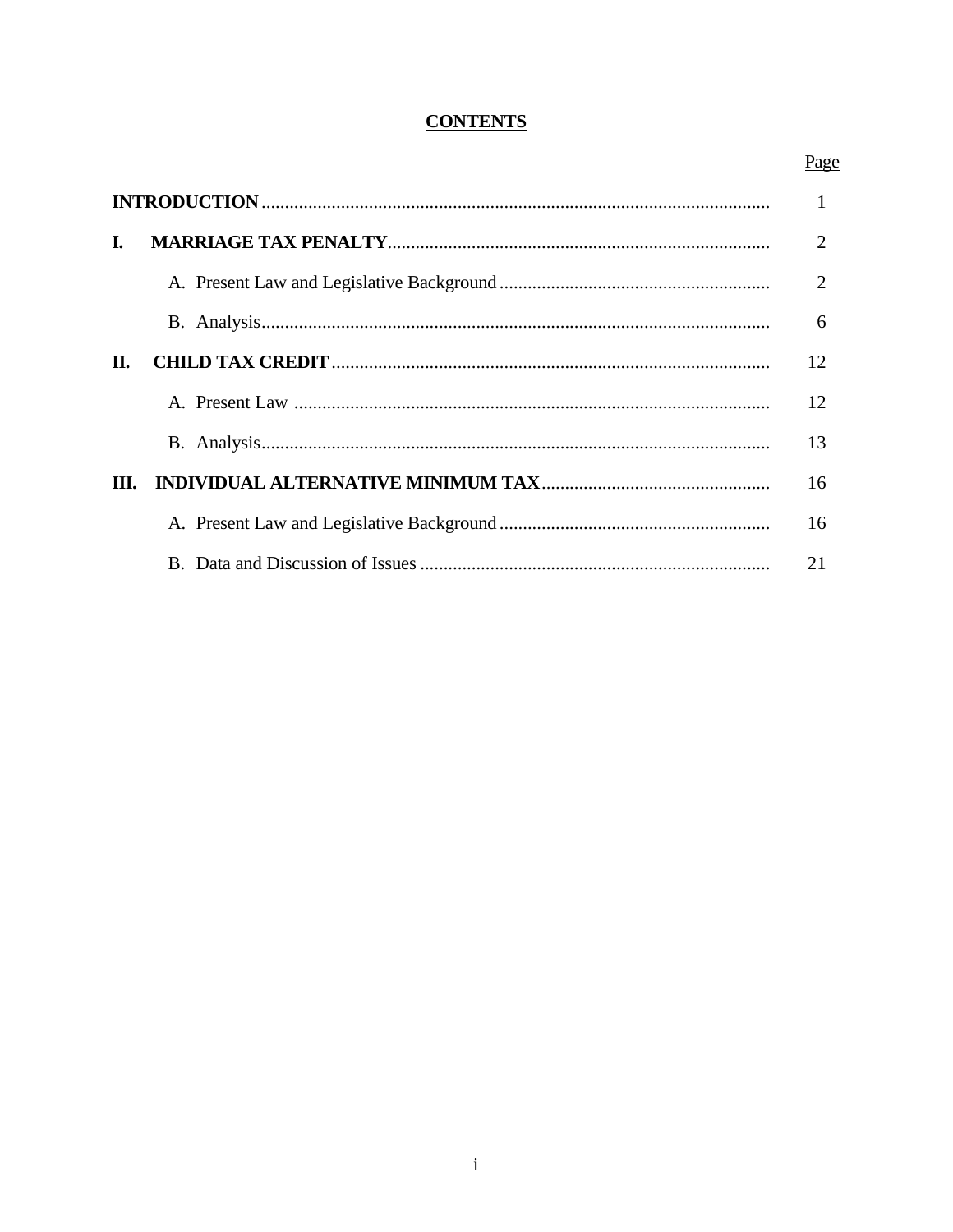## **INTRODUCTION**

The Senate Committee on Finance has scheduled a public hearing on Thursday, March 8, 2001, on "Easing the Family Tax Burden." The hearing will address proposals of President Bush relating to the child tax credit, the marriage tax penalty, and the alternative minimum tax. This document,<sup>1</sup> prepared by the staff of the Joint Committee on Taxation, provides a description of present law and background relating to the marriage tax penalty (Part I), the child tax credit (Part II) and the individual alternative minimum tax (Part III). A brief analysis section is also included for each part.

 $\overline{a}$ 

<sup>&</sup>lt;sup>1</sup> This document may be cited as follows: Joint Committee on Taxation, Overview of *Present Law and Economic Analysis Relating to the Marriage Tax Penalty, the Child Tax Credit, and the Alternative Minimum Tax* (JCX-8-01), March 7, 2001.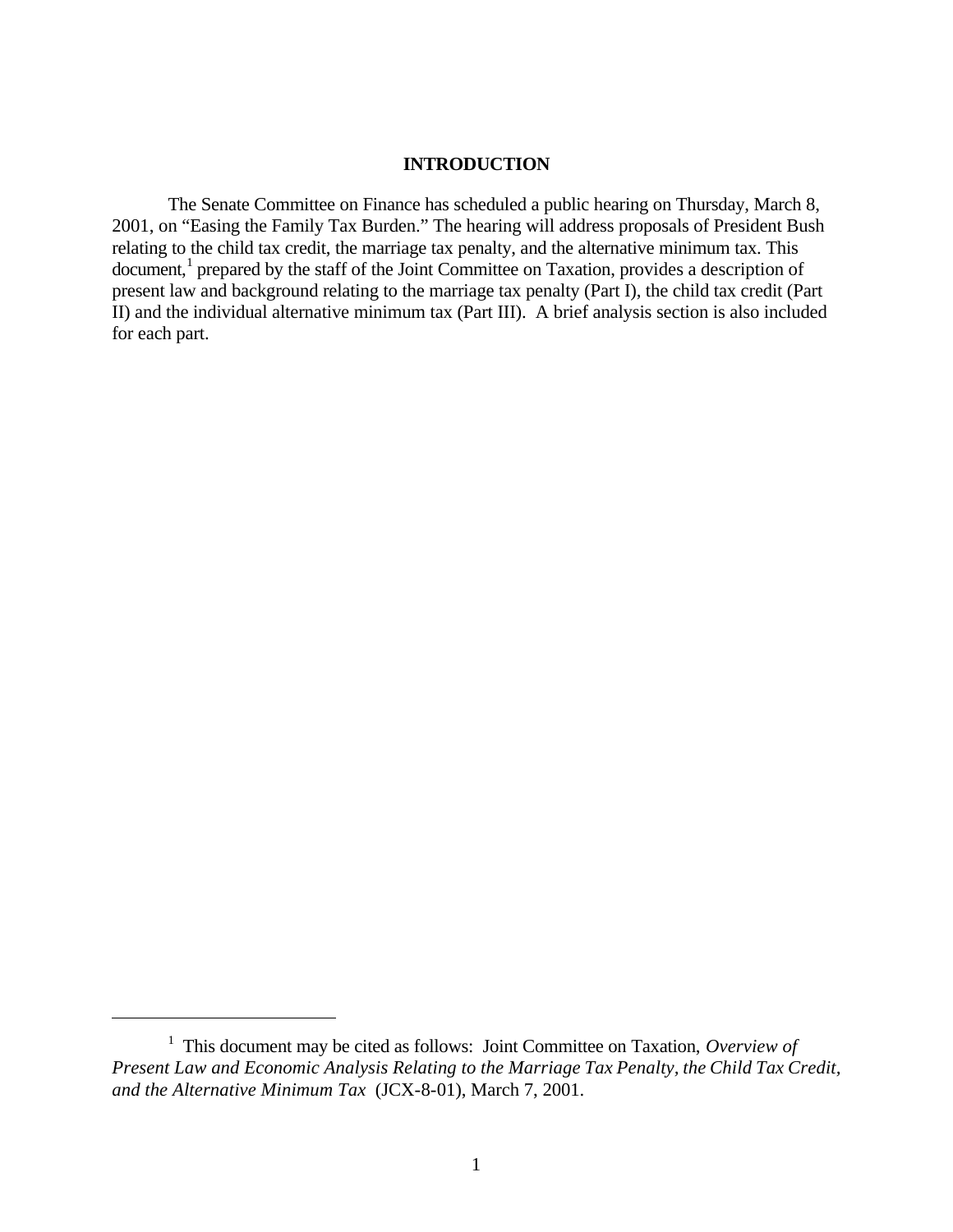## **I. MARRIAGE TAX PENALTY**

## **A. Present Law and Legislative Background**

### **Present Law**

### **In general**

 $\overline{a}$ 

A marriage penalty exists when the sum of the tax liabilities of two unmarried individuals filing their own tax returns (either single or head of household returns) is less than their tax liability under a joint return (if the two individuals were to marry). A marriage bonus exists when the sum of the tax liabilities of the individuals is greater than their combined tax liability under a joint return.

While the size of any marriage penalty or bonus under present law depends upon the individuals' incomes, number of dependents, and itemized deductions, as a general rule married couples whose earnings are split more evenly than 70-30 suffer a marriage penalty. Married couples whose earnings are largely attributable to one spouse generally receive a marriage bonus. Although the marginal tax rate breakpoints<sup>2</sup> and the standard deduction are typically considered the major elements of the Federal income tax system that create marriage penalties and bonuses, other provisions of present law also contribute to the amount of marriage penalty or bonus any couple will face.

### **Marriage penalties due to rate brackets and the standard deduction**

Under present law, the size of the standard deduction and the bracket breakpoints follow certain customary ratios across filing statuses. For taxpayers in the 15-, 28-, and 31-percent marginal tax rate brackets, the bracket breakpoints and the standard deduction for single filers are roughly 60 percent of those for joint filers and those for head of household filers are about 85 percent of those for joint filers. For the 36-percent bracket, the breakpoints for single filers and for head of household filers are 82 percent and 91 percent, respectively, of the breakpoint for joint filers. For the 39.6-percent bracket, the bracket breakpoint is \$297,350 (for 2001) regardless of filing status.

With these ratios, the sum of the standard deductions two unmarried individuals would receive exceeds the standard deduction they would receive as a married couple filing a joint return. Thus, their taxable income as joint filers may exceed the sum of their taxable incomes as unmarried individuals. Furthermore, because of the way the bracket breakpoints are structured, taxpayers filing joint returns may have more of their taxable income pushed into a higher marginal tax bracket than when they were unmarried. In order for there to be no marriage penalties as a result of the rate structure and the standard deduction, the standard deduction and the bracket breakpoints for married taxpayers filing joint returns would have to be at least twice that for both single and head of household filers. Such a structure would greatly enhance marriage bonuses, however.

 $2^2$  A bracket breakpoint is the dividing point between two marginal rate brackets.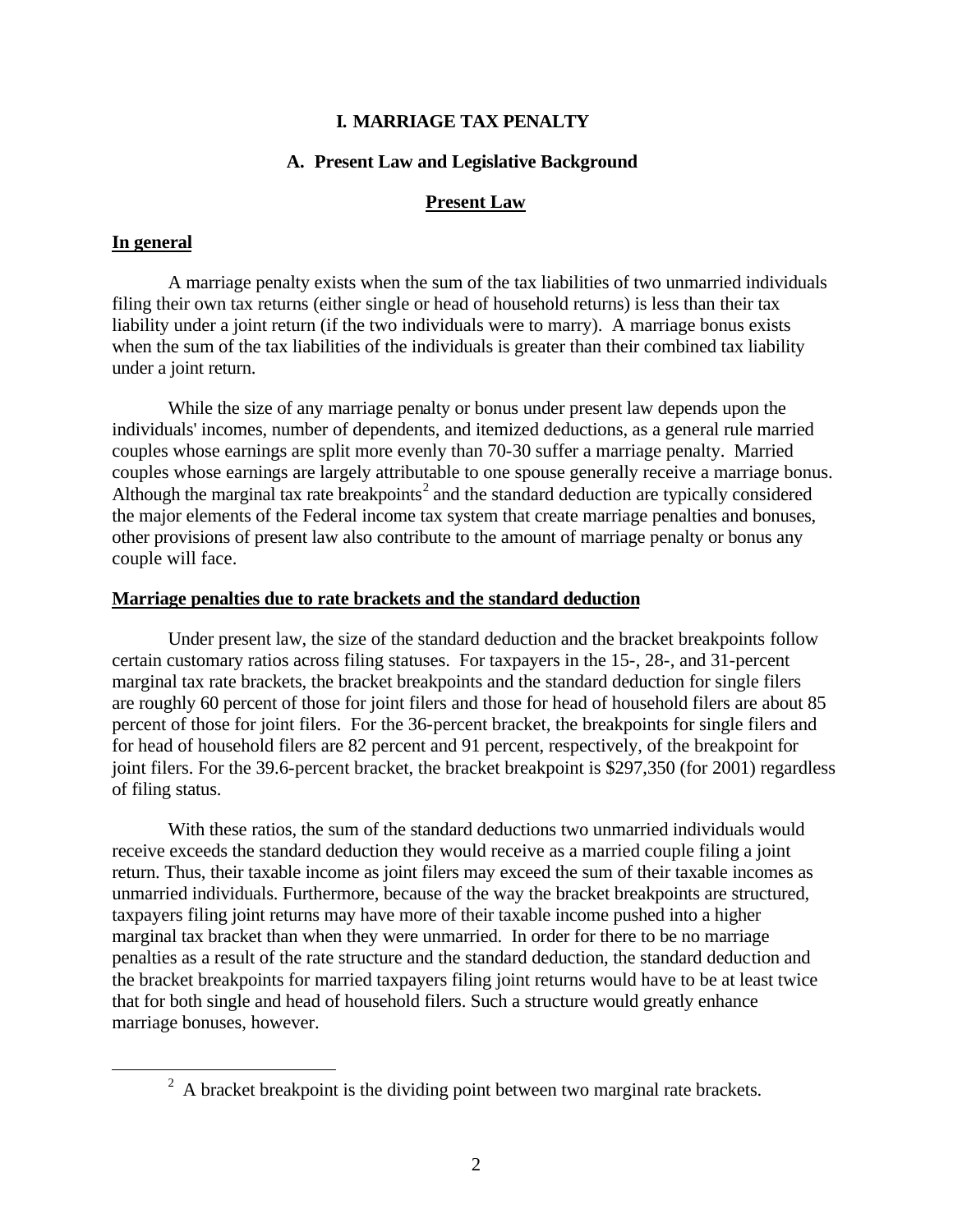### **Marriage penalties and bonuses due to income -based phaseins and phaseouts**

Marriage penalties or bonuses also will arise whenever a tax provision exists that has an income-based phase-in or phase-out provision. For any such provision, whether a marriage penalty or a marriage bonus arises will depend on the circumstances of the particular taxpayers and on the income levels at which the phase-out ranges occur for single or head of household taxpayers versus married taxpayers filing jointly. While setting the bracket breakpoints for married taxpayers filing jointly at twice that for singles and head of households would eliminate marriage penalties arising from the rate structure, no such remedy is available with respect to phaseins or phaseouts of tax provisions, even if the phaseout ranges were double that of singles or heads of households. The reason for this is that a single taxpayer who qualifies for a particular tax benefit will no longer qualify if he or she marries and the combined income of the couple exceeds the level for married taxpayers filing joint returns to qualify for the benefit. This could happen regardless of where the phase-out ranges are set for married taxpayers filing joint returns, as long as one spouse had sufficient income to put the combined return over the income limits to qualify for the benefit. This situation is most likely to occur when one spouse has relatively high income, and thus the marriage penalty from the phaseout provision may be offset by a marriage bonus resulting from the rate structure and unequal distribution of income across spouses.

There are many examples of phaseouts and phaseins of tax provisions in the current Federal income tax laws that cause marriage penalties and bonuses.<sup>3</sup> For example, the provision of present law that requires a portion of social security benefits to be included in income can create either a marriage penalty (because it is possible that one spouse's taxable income may require the other spouse's social security benefits to be included in income) or a marriage bonus (because spouses with relatively unequal incomes may have less total social security benefits included in income than if the spouses were not married).

### **Marriage penalties for low-income individuals**

 $\overline{a}$ 

There are three features of the current Federal individual income tax system that can create a marriage penalty for low-income individuals: the variation of the size of the standard deduction by filing status; the phaseout of the earned income credit ("EIC") as income increases; and the variation of the size of the EIC by the number of qualifying children.

As discussed above, when two unmarried individuals marry, their standard deduction as a married couple is less than the sum of their standard deductions as single taxpayers. For those that take the standard deduction rather than itemize, this produces a marriage penalty because the lower standard deduction means taxable income is correspondingly higher. Because lower income taxpayers are more likely to use the standard deduction, this feature of present law is a

 $3$  For a complete discussion of various phase-in and phase-out rules, see Joint Committee on Taxation, *Present Law and Analysis Relating to Individual Effective Marginal Tax Rates* (JCS -3-98), February 3, 1998.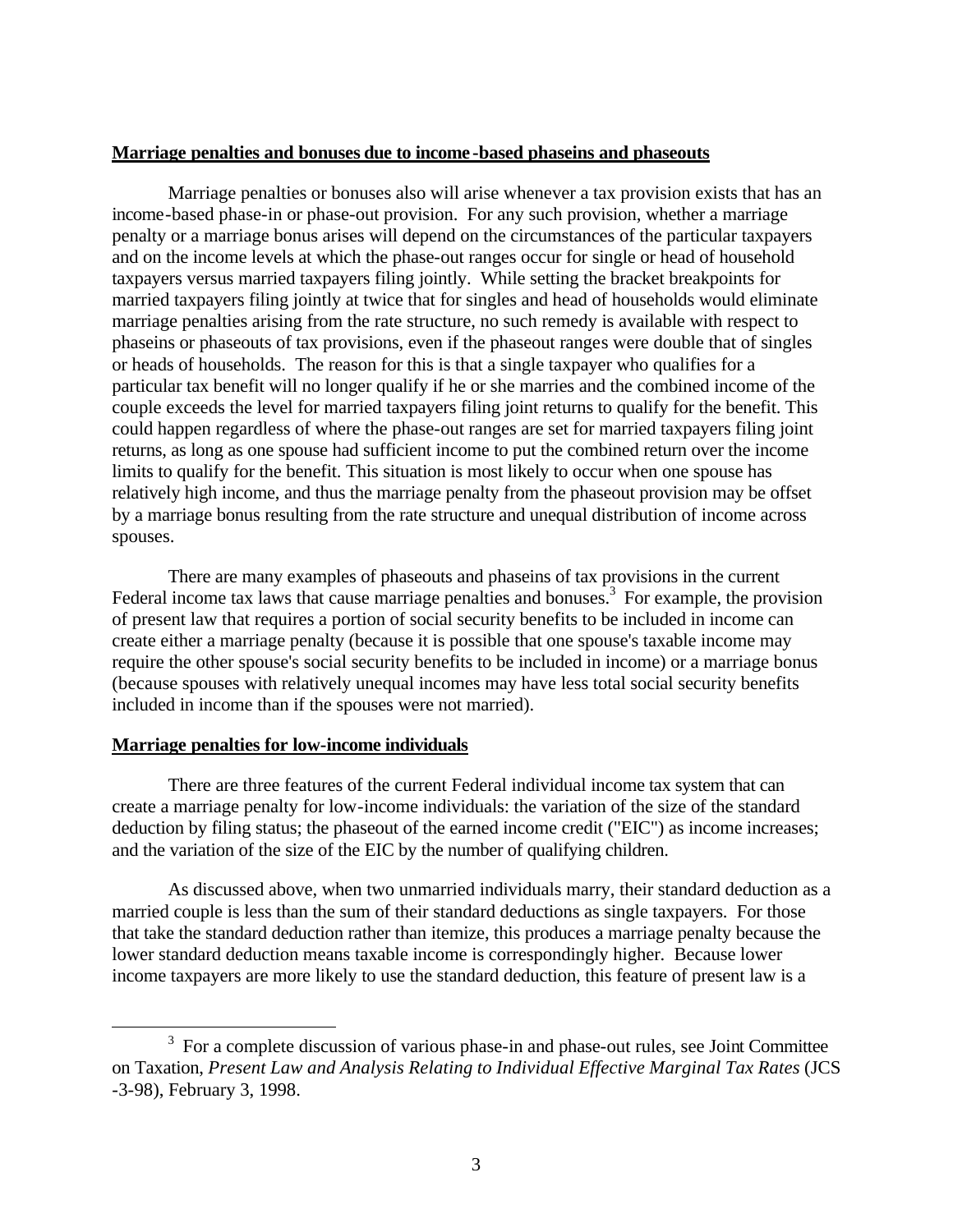more important part of the marriage penalty for lower-income taxpayers relative to higherincome taxpayers.

In addition to the potential for marriage penalties in the rate structure and standard deduction, the structure of the EIC may create marriage penalties. Because the EIC increases over one range of income and then is phased out over another range of income, the aggregation of incomes that occurs when two individuals marry may reduce the amount of EIC for which they are eligible.<sup>4</sup> This problem is particularly acute because the EIC does not feature a higher phaseout range for married taxpayers than for heads of households.

Marriage may reduce the size of a couple's EIC not only because their incomes are aggregated, but also because the number of qualifying children is aggregated. Because the amount of EIC does not increase when a taxpayer has more than two qualifying children, marriages that result in families of more than two qualifying children will provide a smaller EIC per child than when their parents were unmarried. Even when each unmarried individual brings just one qualifying child into the marriage there is a reduction in the amount of EIC per child, because the maximum credit for two children is generally less than twice the maximum credit for one child.

These three features can cause unmarried individuals who are eligible for the EIC to face significant marriage penalties. For example, in 2001, two individuals, each with one qualifying child and wage income of \$15,000, would face a marriage penalty of \$4,417<sup>5</sup> due largely to the  $EIC.<sup>6</sup>$ 

<sup>6</sup> The amount of the marriage penalty would have been even larger if each individual had two or more children, for the reasons discussed in the text. This would be mitigated only somewhat by the fact that the resulting family would have three or more children and thus be entitled to a refundable child credit.

 $\overline{a}$ <sup>4</sup> In the case of two individuals with very low wage income, marriage may increase the amount of the EIC available with respect to a qualifying child. If the individual with the qualifying child is in the phase-in range of the EIC, the aggregation of incomes upon marriage could increase the amount of the EIC.

 $5$  An individual with \$15,000 in wage income and one child would have a regular tax liability of \$383 before credits. The \$500 nonrefundable child credit would reduce this liability to \$0, and the remainder of the credit would go unused because it is a nonrefundable credit. Additionally, an EIC of \$2,122 would be allowed, for a net Federal tax liability of -\$2,122. If this individual marries another individual in the same circumstances (i.e., one with the same income and one child, and thus the same tax liability) their regular Federal income tax liability would be \$1,620 on their combined income of \$30,000, and thus they would be eligible for the full child credit of \$1,000 for the two children. Additionally, they would receive an EIC of \$447, for a net Federal income tax liability of \$173. The marriage penalty is thus  $$173 - (-\$2,122 + $2,122$ ) = \$4,417.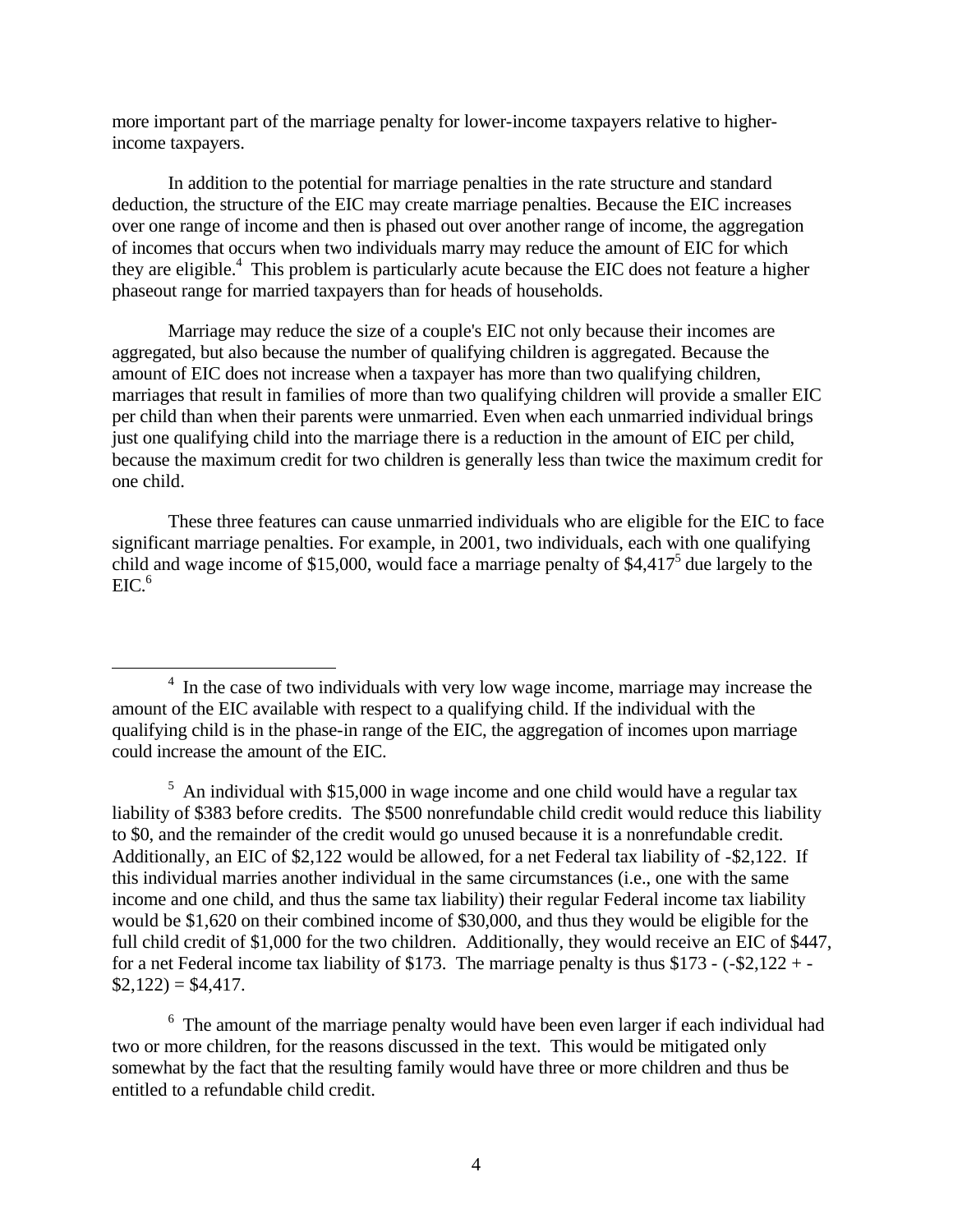### **Legislative Background**

The marriage penalty in the current income tax rate structure dates from changes in the structure of individual income tax rates in 1969.<sup>7</sup> To understand the effect of those changes, one needs to go back to 1948, when separate rate schedules for married couples filing joint returns and single taxpayers were introduced.

Before 1948, there was only one income tax schedule, and all individuals were liable for tax as separate filing units. Under this tax structure, there was neither a marriage penalty nor a marriage bonus. However, this structure created an incentive to split incomes because, with a progressive income tax rate structure, a married couple with only one spouse earning income could reduce their combined tax liability if they could split their income and assign half to each spouse. While the Supreme Court upheld the denial of contractual attempts to split income,<sup>8</sup> it ruled that in States with community property laws, income splitting was required for community income.<sup>9</sup> As income tax rates and the number of individuals liable for income taxes increased before and during World War II, States had an increasing incentive to adopt community property statutes to give their citizens the tax benefits of income splitting.

The Revenue Act of 1948 provided the benefit of income splitting to all married couples by establishing a separate tax schedule for married couples filing joint returns. That schedule was designed so that married couples would pay twice the tax of a single taxpayer having one-half the couple's taxable income.<sup>10</sup> While this new schedule equalized treatment between married couples in States with community property laws and those in States with separate property laws, it introduced a marriage bonus into the tax law for couples in States with separate property laws.<sup>11</sup> As a result of this basic rate structure, by 1969, an individual with the same income as a married couple could have had a tax liability as much as 40 percent higher than that of the married couple. To address this perceived inequity, which was labeled a "singles penalty" by some commentators, a special rate schedule was introduced for single taxpayers (leaving the old schedule solely for married individuals filing separate returns). The bracket breakpoints and standard deduction amounts for single taxpayers were set at about 60 percent of those for married couples filing joint returns. This schedule created a marriage penalty for some taxpayers.

8 *Lucas v. Earl,* 281 U.S. 111 (1930).

 $\overline{a}$ 

9 *Poe v. Seaborn,* 282 U.S. 101 (1930).

 $10$  This relationship between rate schedules is the same as that between joint returns and separate returns for married couples under present law.

 $11$  Because income splitting had been available in community property States prior to 1948, a marriage bonus had already existed in such States.

 $7 \text{ In } 1951$ , a separate rate schedule was created for unmarried heads of household with dependents ("head of household" status). Because the bracket breakpoints and standard deduction were more than half of those for joint returns, marriage penalties arose for some taxpayers eligible for filing as head of household.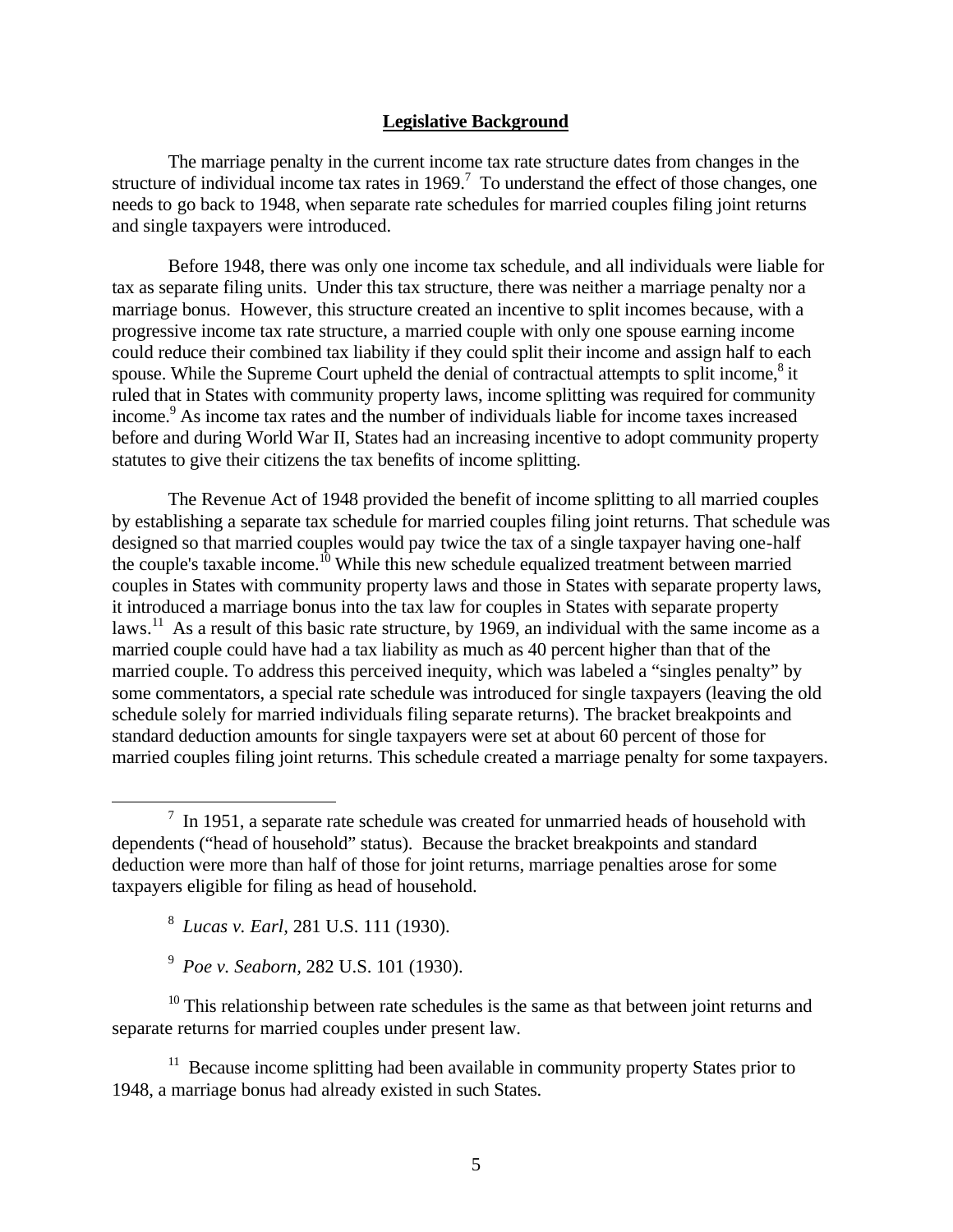In 1981, Congress created a deduction for two-earner married couples. The maximum deduction equaled 10 percent of the lesser of: (1) the earned income of the spouse with lower income or (2) \$30,000. The two-earner deduction, was, in part, created to alleviate the work disincentive effects of high marginal tax rates on the second earner's income. The Tax Reform Act of 1986 repealed the two-earner deduction in conjunction with the enactment of generally lower tax rates.

### **B. Analysis**

### **Data relating to marriage penalty under present law**

 $\overline{a}$ 

There is no precisely accurate measure of the size of the marriage penalty or bonus under present law. The amount of penalty or bonus that any married couple will face depends on the particular characteristics of the couple's income, deductions, credits, etc., and how such items of income, etc., are assumed to be divided between the spouses.

Under Congressional Budget Office ("CBO") calculations prepared in 1998, the marriage penalty estimated for 1999 under their basic set of assumptions was estimated to be \$32.2 billion for 21.7 million returns, and the marriage bonus was estimated to be \$42.5 billion for 26.3 million returns. Under this set of assumptions, the 21.7 million returns with a marriage penalty had an average penalty of \$1,480 and the 26.3 million returns with a marriage bonus had an average bonus of  $$1,600$ <sup>12</sup>

### **Marriage neutrality versus equal taxation of married couples with equal incomes**

Any system of taxing married couples requires making a choice among three different concepts of tax equity. One concept is that the tax system should be "marriage neutral;" that is, the tax burden of a married couple should be exactly equal to the combined tax burden of two single persons where one has the same income as the husband and the other has the same income as the wife. A second concept of equity is that, because married couples frequently consume as a unit, couples with the same income should pay the same amount of tax regardless of how the income is divided between them. (This second concept of equity could apply equally well to other tax units that may consume jointly, such as the extended family or the household, defined as all people living together under one roof.) A third concept of equity is that the income tax should be progressive; that is, as income rises, the tax burden should rise as a percentage of income.

These three concepts of equity are mutually inconsistent. A tax system can generally satisfy any two of them, but not all three. The current tax system is progressive: as a taxpayer's

 $12$  The basic assumptions assume that spouses divide unearned income and itemized deductions in proportion to their earnings. The first child is assigned to the spouse with higher earnings, the second child to the lower-earning spouse, and all others to the higher earner. If eligible, both spouses can file as head of household and claim the EIC. The data presented here are updated estimates of the CBO study. For a complete discussion of the assumptions and analysis, see Congressional Budget Office, *For Better or for Worse: Marriage and the Federal Income Tax*, June 1997.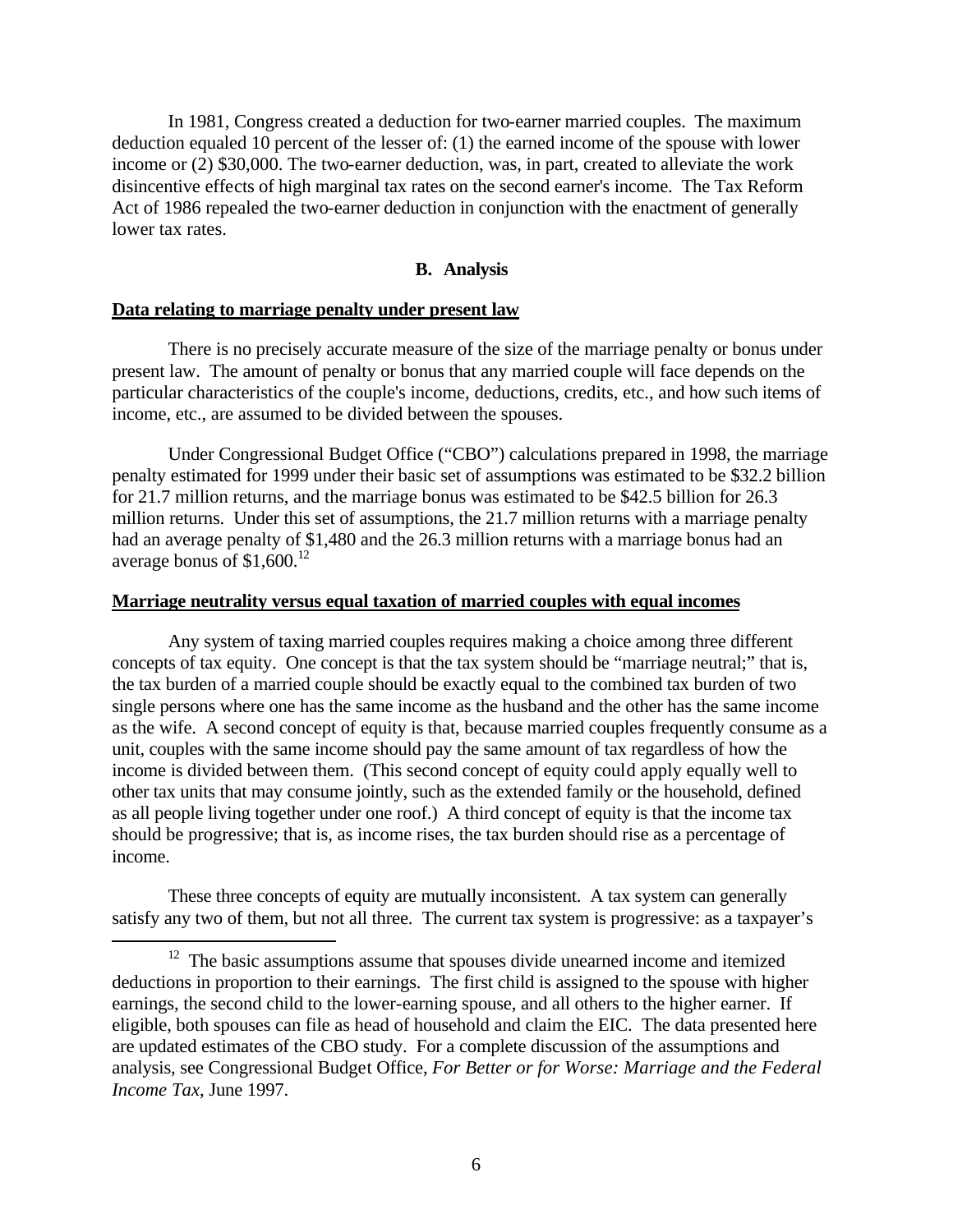income rises, the tax burden increases as a percentage of income. It also taxes married couples with equal income equally: It specifies the married couple as the tax unit so that married couples with the same income pay the same tax. But it is not marriage neutral.<sup>13</sup> A system of mandatory separate filing for married couples would sacrifice the principle of equal taxation of married couples with equal incomes for the principle of marriage neutrality unless it were to forgo progressivity. $^{14}$ 

There is disagreement as to whether equal taxation of couples with equal incomes is a better principle than marriage neutrality.<sup>15</sup> Those who hold marriage neutrality to be more important tend to focus on marriage penalties that may arise under present law and argue that tax policy discourages marriage and encourages unmarried individuals to cohabit without getting married, thereby lowering society's standard of morality. Also, they argue that it is simply unfair to impose a marriage penalty even if the penalty does not actually deter anyone from marrying.

Those who favor the principle of equal taxation of married couples with equal incomes argue that as long as most couples pool their income and consume as a unit, two married couples with \$20,000 of income are equally well off regardless of whether their income is divided \$10,000-\$10,000 or \$15,000-\$5,000. Thus, it is argued, those two married couples should pay the same tax, as they do under present law. By contrast, a marriage-neutral system with progressive rates would involve a larger combined tax on the married couple with the unequal

1

 $14$  It should be noted that there is an exception to this rule if refundable credits are permissible. A system with a single tax rate and a per taxpayer refundable credit would have marriage neutrality, equal taxation of couples with equal incomes, and progressivity. In such a system, the refundability of the tax credit combined with an equal marginal tax rate on all income would make irrelevant any splitting of income between the individuals. Refundability of the tax credit also would create progressivity in what would otherwise be a proportional tax. Such a system could not have standard deductions.

 $15$  This discussion assumes that the dilemma cannot be resolved by moving to a proportional tax (i.e. a single rate on all income for all taxpayers) system. A proportional system would automatically produce marriage neutrality and equal taxation of couples with equal incomes.

<sup>&</sup>lt;sup>13</sup> Even if the bracket breakpoints and the standard deduction amounts for unmarried taxpayers (and for married taxpayers filing separate returns) were half of those for married couples filing a joint return, the current tax system would not be marriage neutral. Many married couples would still have marriage bonuses. As described below, the joint return in such a system would allow married couples to pay twice the tax of a single taxpayer having one-half the couple's taxable income. With progressive rates, this income splitting may result in reduced tax liabilities for some couples filing joint returns. For example, consider a married couple in which one spouse has \$60,000 of income and the other has none. By filing a joint return, the couple pays the same tax as a pair of unmarried individuals each with \$30,000 of income. With progressive taxation, the tax liability on \$30,000 would be less than half of the tax liability on \$60,000. Thus the married couple has a marriage bonus: the joint return results in a smaller tax liability than the combined tax liability of the spouses if they were not married.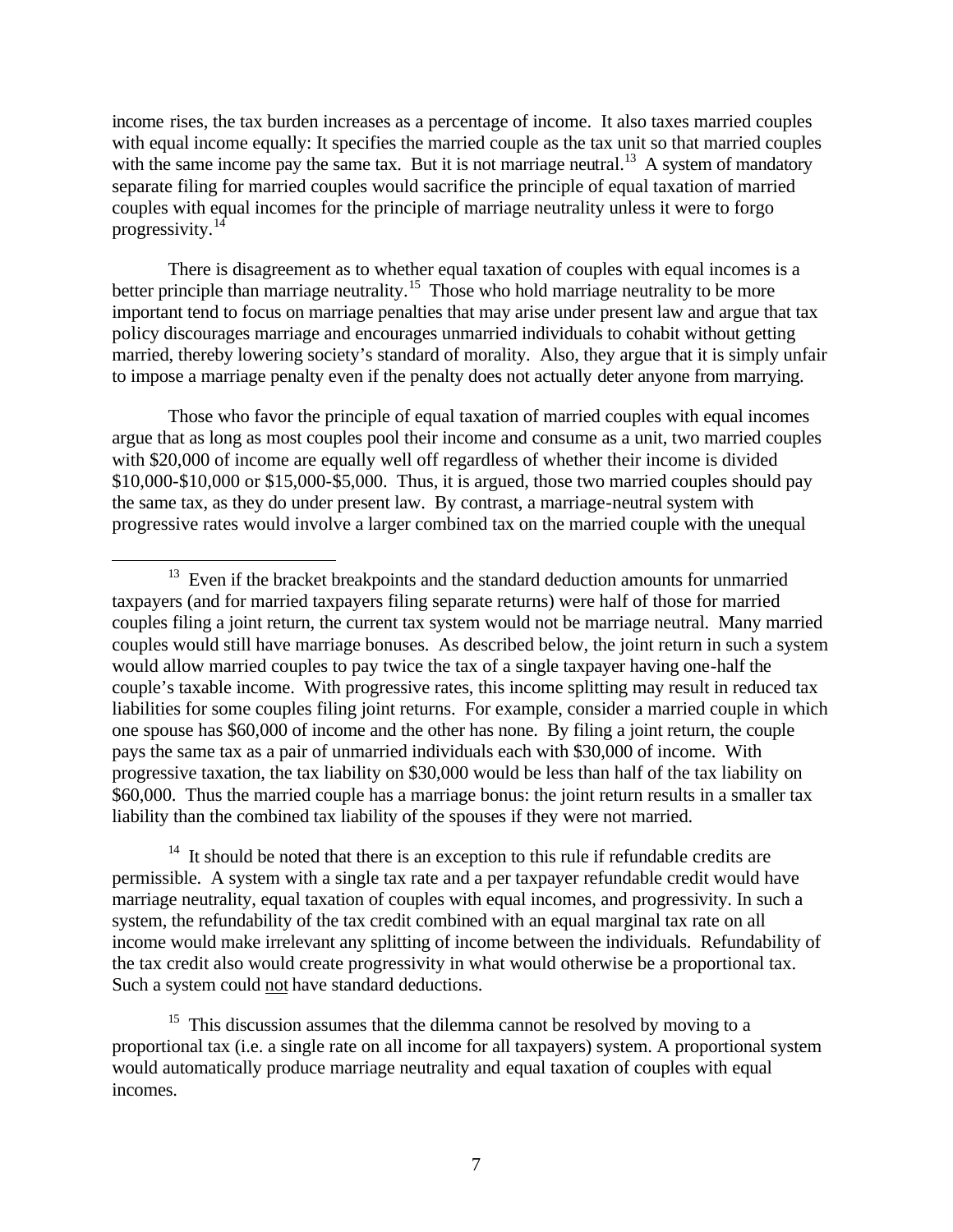income division. The attractiveness of the principle of equal taxation of couples with equal incomes may depend on the extent to which married couples actually pool their incomes.<sup>16</sup>

An advocate of marriage neutrality could respond that the relevant comparison is not between a two-earner married couple where the spouses have equal incomes and a two-earner married couple with an unequal income division, but rather between a two-earner married couple and a one-earner married couple with the same total income. Here, the case for equal taxation of the two couples may be weaker, because the non-earner in the one-earner married couple benefits from more time that may be used for unpaid work inside the home, other activities or leisure. It could, of course, be argued in response that the "leisure" of the non-earner may in fact consist of necessary job hunting or child care, in which case the one-earner married couple may not have more ability to pay income tax than the two-earner married couple with the same income.<sup>17</sup>

## **Marriage penalty, labor supply, and economic efficiency**

 $\overline{a}$ 

Most analysts discuss the marriage penalty or marriage bonus as an issue of fairness, but the marriage penalty or bonus also may create economic inefficiencies. The marriage penalty or bonus may distort taxpayer behavior. The most obvious decision that may be distorted is the decision to marry. For taxpayers for whom the marriage penalty exists, the tax system increases the "price" of marriage. For taxpayers for whom the marriage bonus exists, the tax system reduces the "price" of marriage. Most of what is offered as evidence of distorted choice is anecdotal. There is no statistical evidence that the marriage penalty or marriage bonus has altered taxpayers' decisions to marry. Even if the marriage decision were distorted, it would be difficult to measure the cost to society of delayed or accelerated marriages or alternative family structures.

Some analysts have suggested that the marriage penalty may alter taxpayers' decisions to work. As explained above, a marriage penalty exists when the sum of the tax liabilities of two unmarried individuals filing their own tax returns (either single or head of household returns) is less than their tax liability under a joint return (if the two individuals were to marry). This is the result of a tax system with increasing marginal tax rates. The marriage penalty not only means the total tax liability of the two formerly single taxpayers is higher after marriage than before

<sup>&</sup>lt;sup>16</sup> For some recent articles calling into question the justification for joint returns and the assumption of pooling of income among members of a household, *see* Marjorie E. Kornhauser, "Love, Money, and the IRS: Family, Income Sharing, and the Joint Income Tax Return," 45 *Hastings Law Journal* 63 (1993); Edward J. McCaffery, "Taxation and the Family: A Fresh Look at Behavioral Gender Biases in the Code," 40 *UCLA Law Rev*iew 983 (1993); and Lawrence Zelenak, "Marriage and the Income Tax," 67 *Southern California Law Review* 399 (1994).

 $17$  If the two-earner couple had child care expenses many would think that the singleearner couple of with children and the same income would have a greater ability to pay taxes as the family would benefit from the unpaid labor of the stay-at-home spouse with regard to child care.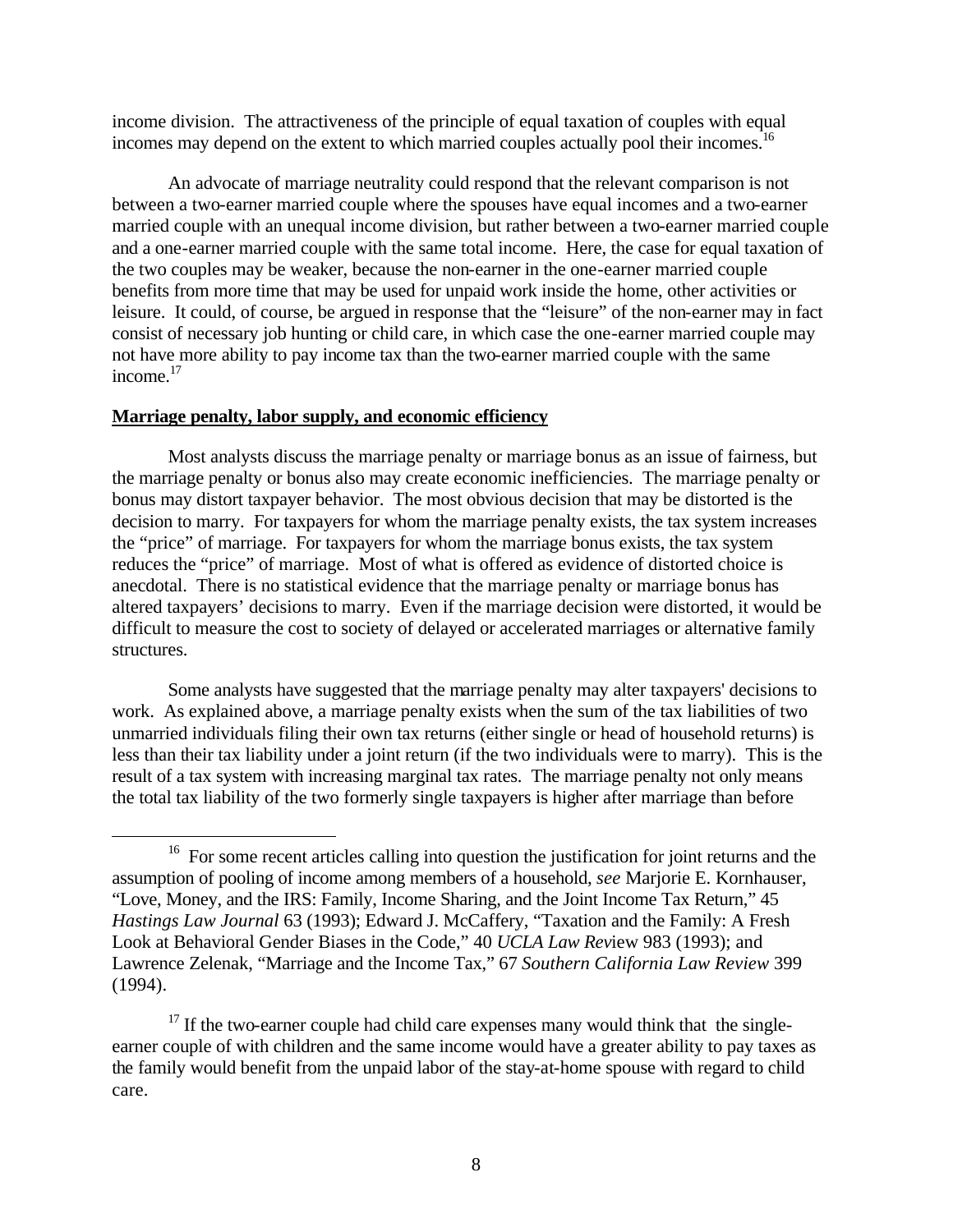marriage, but it also generally may result in one or both of the formerly single taxpayers being in a higher marginal tax rate bracket. That is, the additional tax on an additional dollar of income of each taxpayer is greater after marriage than it was when they were both single. Economists argue that changes in marginal tax rates may affect taxpayers' decisions to work. Higher marginal tax rates may discourage household saving and labor supply by the newly married household. For example, suppose a woman currently in the 28-percent tax bracket marries a man who currently is unemployed. If they had remained single and the man became employed, the first \$7,450 of his earnings would be tax-free.<sup>18</sup> However, because he marries a woman in the 28-percent income tax bracket, if he becomes employed he would have a tax liability of 28 cents on his first dollar of earnings, leaving a net of 72 cents for his labor.<sup>19</sup> Filing a joint return may distort the man's decision regarding whether to enter the work force. If he chooses not to work, society loses the benefit of his labor. Some have suggested that the labor supply decision of the lower earner or "secondary earner" in married households may be quite sensitive to the household's marginal tax rate. $^{20}$ 

The possible disincentive effects of a higher marginal tax rate on the secondary worker arise in the case of couples who experience a marriage bonus as well. In the specific example above, the couple consisted of one person in the labor force and one person not in the labor force. As noted previously, such a circumstance generally results in a marriage bonus. By filing a joint return, the lower earner may become subject to the marginal tax rate of the higher earner. By creating higher marginal tax rates on secondary earners, joint filing may discourage a number of individuals from entering the work force or it may discourage those already in the labor force from working additional hours.<sup>21</sup>

 $\overline{a}$ 

 $19$  This example assumes that as a result of the marriage the combined income is still high enough to place the couple in the 28 percent bracket with respect to the rate schedule for married taxpayers filing jointly. It is possible that if the woman were just into the 28-percent bracket as a single filer the combined income of the couple would place them in the 15-percent bracket for married couples. In this case the marginal tax rate with respect to the income tax for the man would have increased from 0 to 15 percent, while that of the woman would have fallen from 28 percent to 15 percent.

 $20$  See Charles L. Ballard, John B. Shoven, and John Whalley, "General Equilibrium Computations of the Marginal Welfare Costs of Taxes in the United States," *American Economic Review*, 75, March 1985, for a review of econometric studies on labor supply of so-called primary and secondary earners. CBO, *For Better or Worse*, pp. 10-12, also reviews this literature.

<sup>21</sup> The decision to work additional hours may be less sensitive to changes in the marginal tax rate than the decision to enter the labor force. See, Robert K. Triest, "The Effect of Income Taxation on Labor Supply in the United States," *Journal of Human Resources*, 25, 1990.

<sup>&</sup>lt;sup>18</sup> As a single taxpayer, the man could claim the standard deduction of \$4,550 and one personal exemption of \$2,900 for 2001, effectively exempting the first \$7,450 of his earnings. This example ignores payroll taxes.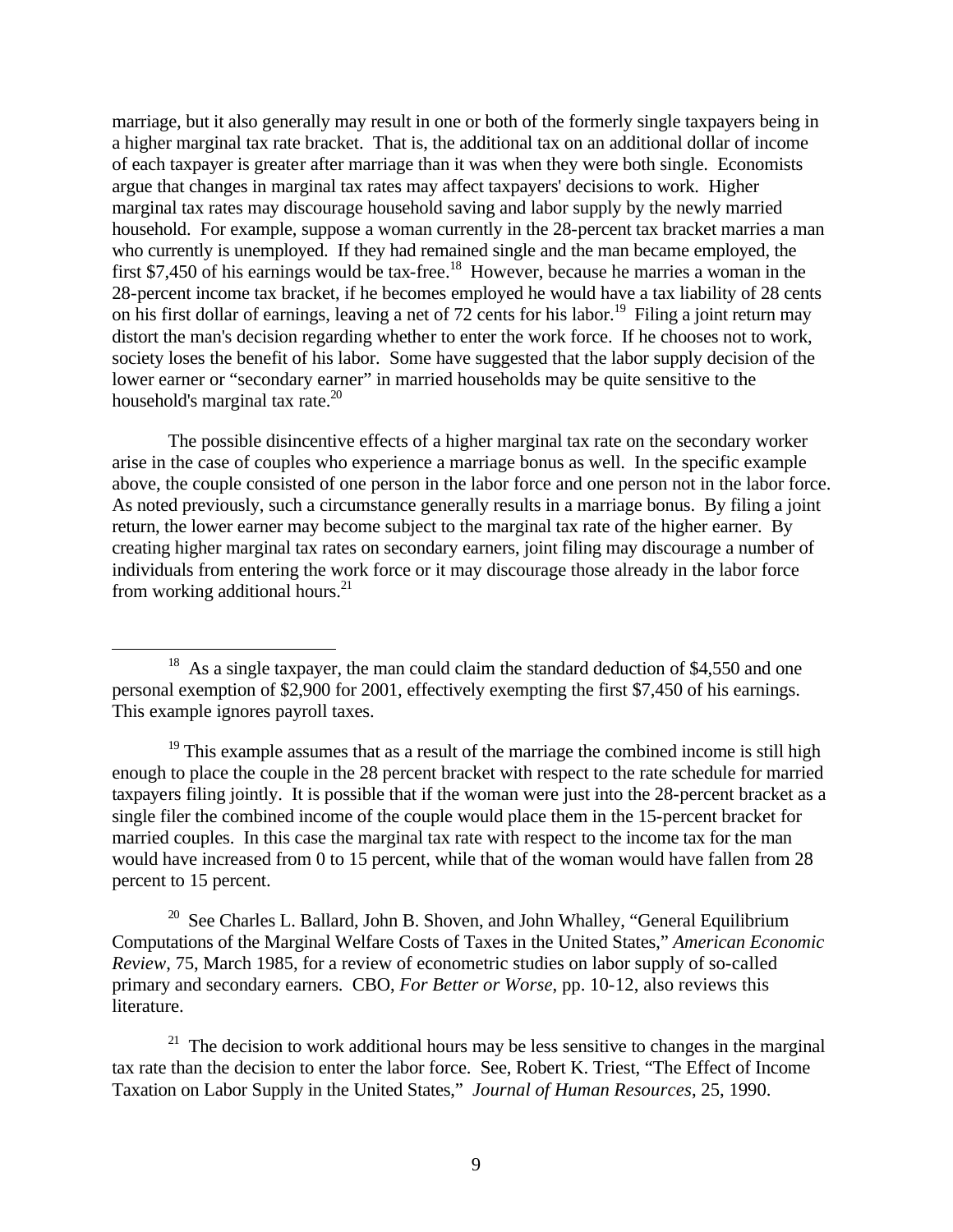### **Eliminating or reducing the marriage penalty**

 $\overline{a}$ 

The marriage penalty with respect to the rate structure could be eliminated in two ways. One is through restructuring of rates (across different filing statuses). The other is by giving married couples the option to calculate their tax liability as if they were unmarried.

To eliminate the marriage penalty through a change in the rate structure, the brackets for all unmarried taxpayers (both singles and heads of household) would have to be half as large as the married, filing joint brackets. This change could either gain or lose revenue--depending on whether unmarried individuals have their rate brackets shifted down or joint filers have theirs shifted up.<sup>22</sup> This change would exacerbate existing marriage bonuses if the rate schedule for married taxpayers filing jointly were increased. Regardless of the manner in which the rates were adjusted (i.e., by increasing bracket breakpoints for married taxpayers or reducing them for singles and heads of households), a structure with rates for married taxpayers at twice the level of single and heads of households would cause marriage bonuses. Another effect of such a step would be that single individuals and heads of household with identical incomes would find their tax liabilities nearly the same (they would differ only because of extra personal exemptions for the head of household's dependents and any EIC). Relying solely on extra personal exemptions to adjust for family size would result in unmarried individuals with dependents receiving smaller tax benefits than they now receive by filing as head of household (assuming that the head of household rate is adjusted downward to match the singles rate, rather than the reverse). Such a change in rate structure also would bring back the "singles penalty" that led to the creation of an unmarried filing status (separate from married, filing separately) in 1969.

Allowing joint filers the option of calculating a combined tax liability as if they were not married would eliminate the problem of the marriage penalty at the cost of complicating the tax return. While eliminating marriage penalties, it would preserve all marriage bonuses. To take advantage of the provision, taxpayers would have to calculate their tax liability under two alternatives and then choose the smaller liability. Rules would have to prescribe how taxpayers would allocate deductions, dependent exemptions, and unearned income (if any) between the two spouses or the spouses could be allowed to allocate them in the most favorable manner. In many cases, it would be difficult for the Internal Revenue Service to enforce detailed rules short of audit; in practice, taxpayers could have wide latitude to allocate deductions and unearned income in the most favorable way. $^{23}$ 

A second issue for the optional unmarried filing is what filing status to allow taxpayers with dependents to use. Married filers with dependents could be allowed to file as heads of household or permitted only to file as a single taxpayer. If one measures the marriage penalty

 $^{22}$  A revenue neutral result could be fashioned by the appropriate combination of increases in the breakpoints for married taxpayers and decreases in those for singles and heads of households.

<sup>&</sup>lt;sup>23</sup> For example, the Virginia State income tax allows separate reporting of income by married couples on a combined tax return, with separate allocations of personal exemptions and deductions as determined by the taxpayer.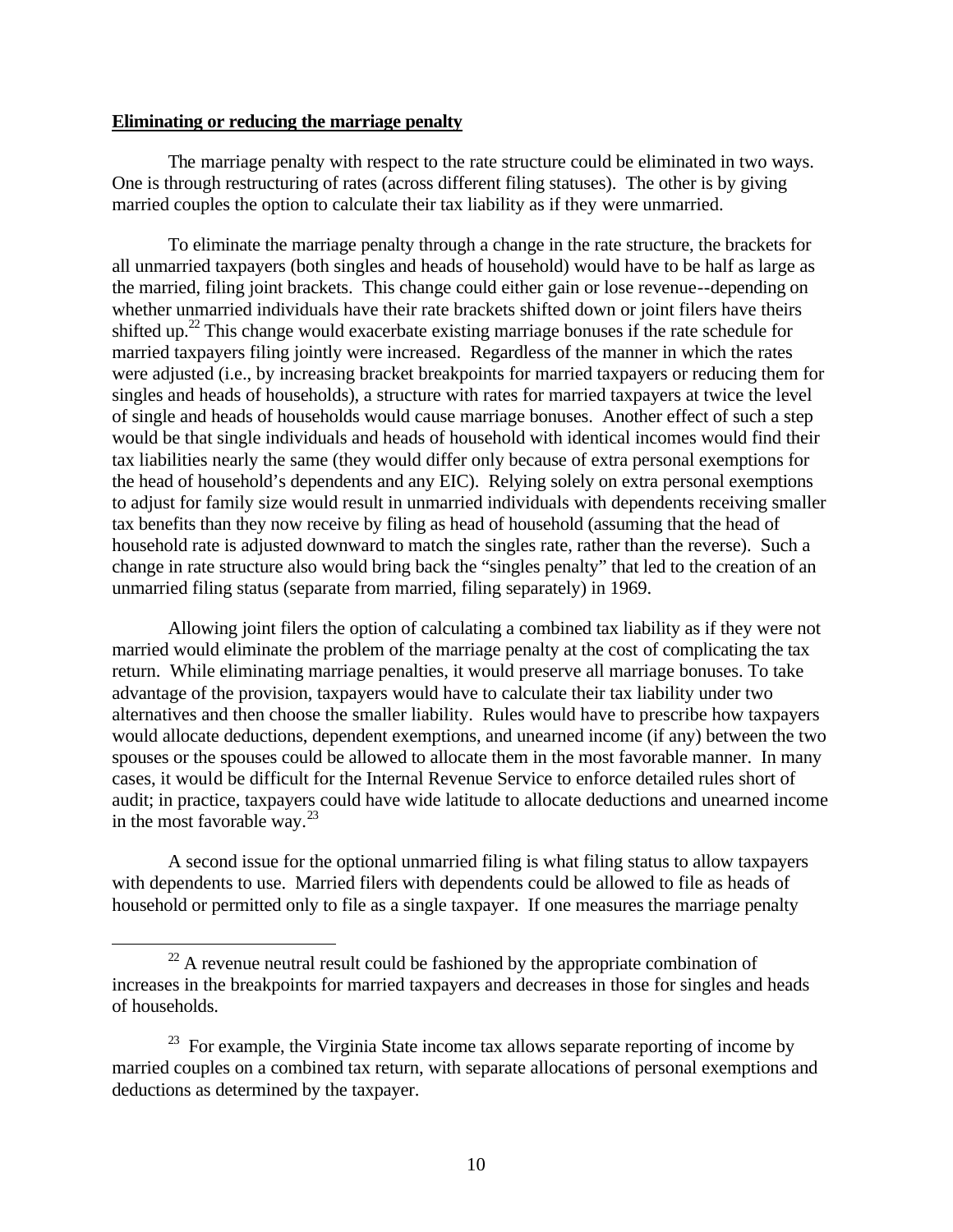relative to what tax treatment the spouses would get if they divorced, then head of household filing may be appropriate, at least for one spouse. If the spouses did actually divorce, head of household status would generally be available to both of the former spouses only if each had at least one dependent living with them. If one measures the marriage penalty relative to the tax treatment before the time of marriage, then the answer hinges upon whether the dependents arose before or after the marriage.

An alternative approach would be to reduce the marriage penalty by returning to the 1982-1986 second-earner deduction, which allowed joint filers a deduction for 10 percent of the lesser of the earned income of the lower-earning spouse or \$30,000. This approach reduces the marginal tax rate on the lower-earning spouse, but does not eliminate the marriage penalty, especially if the size of the deduction is capped, as was the 1982-1986 deduction. While this approach is not tailored to the particular situation of a married couple, it is much easier to administer than calculating separate liabilities for each spouse. One advantage of the secondearner deduction approach is that the benefit of the deduction is more targeted to those taxpayers that actually face marriage penalties, while generally limiting increases in marriage bonuses.<sup>24</sup> The second-earner deduction would provide a tax benefit to some couples who already experience marriage bonuses (i.e., those couples where the earnings are split less evenly than 70/30 as previously discussed). However, the relative value of the deduction to those couples would be small because to be in the bonus situation the earnings of the lower-earning spouse are usually small.

 $\overline{a}$ 

 $24$  This follows because it is two-earner couples that generally have marriage penalties, while single earner couples, who would not benefit from the second-earner deduction, generally experience marriage bonuses. The two earner deduction would not affect marriage penalties that result from the EIC, and nor would changes to the general rate structure. Of the options considered here, only the separate filing option would impact marriage penalties that result from the EIC.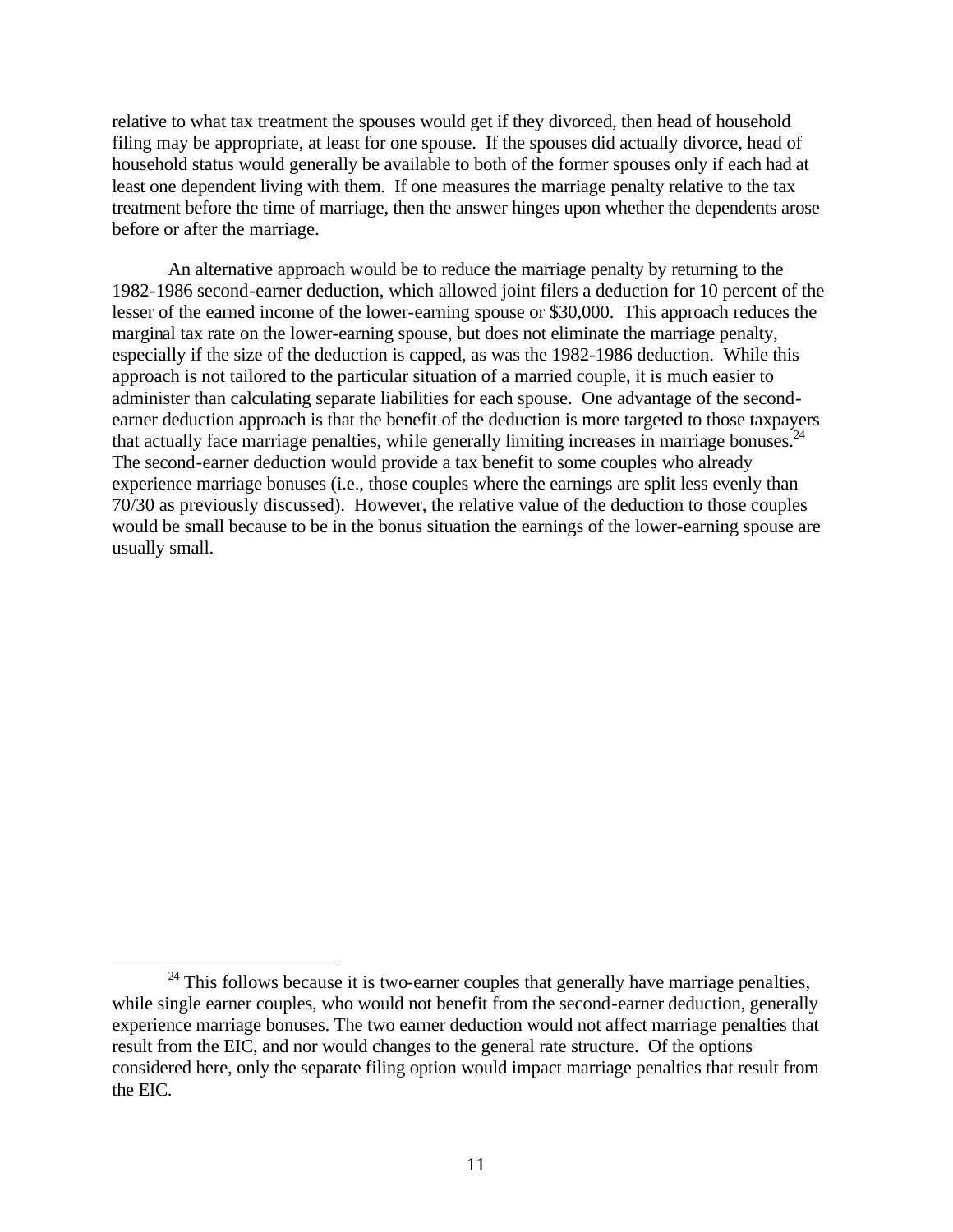### **II. CHILD TAX CREDIT**

### **A. Present Law**

### **Child tax credit**

Present law provides a \$500 tax credit for each qualifying child under the age of 17. In general, the credit is nonrefundable for taxpayers with two or fewer children. However, for taxpayers with three or more qualifying children, a refundable child credit is provided up to the amount by which the liability for social security taxes exceeds the amount of the EIC (sec. 24(d)). For taxable years beginning after 2001, the refundable child credit is reduced by the amount of the individual's minimum tax liability. In general, a qualifying child is defined as an individual for whom the taxpayer can claim a dependency exemption and who is a son or daughter of the taxpayer (or a descendent of either), a stepson or stepdaughter of the taxpayer or an eligible foster child of the taxpayer. The amount of the otherwise allowable child credit that can be claimed by an individual may be affected by the operation of the alternative minimum tax, described below.

For taxpayers with modified adjusted gross income ("modified AGI") in excess of certain thresholds, the otherwise allowable child credit is phased out. Specifically, the otherwise allowable child credit is reduced by \$50 for each \$1,000 of modified AGI (or fraction thereof) in excess of the applicable threshold. Modified AGI is the sum of the taxpayer's AGI plus amounts excluded from gross income under Code sections 911, 931, or 933 (relating to the exclusion of income of U.S. citizens or residents living abroad; residents of Guam, American Samoa, and the Northern Mariana Islands; and residents of Puerto Rico, respectively). For married taxpayers filing joint returns, the threshold is \$110,000. For taxpayers filing single or head of household returns, the threshold is \$75,000. For married taxpayers filing separate returns, the threshold is \$55,000. These thresholds are not indexed for inflation. The length of the phase-out range depends on the number of the taxpayer's qualifying children. For example, in 2001, the phaseout range for a single person with one qualifying child is between \$75,000 and \$85,000 of modified AGI. The phase-out range for a single person with two qualifying children is between \$75,000 and \$95,000 of modified AGI in 2001.

## **Alternative minimum tax**

### In general

An individual's tentative minimum tax is an amount equal to (1) 26 percent of the first \$175,000 (\$87,500 in the case of a married individual filing a separate return) of alternative minimum taxable income ("AMTI") in excess of a phased-out exemption amount and (2) 28 percent of the remaining AMTI. The maximum tax rates on net capital gain used in computing the tentative minimum tax are the same as under the regular tax. AMTI is the individual's taxable income adjusted to take account of specified preferences and adjustments. The exemption amounts are: (1) \$45,000 in the case of married individuals filing a joint return and surviving spouses; (2) \$33,750 in the case of other unmarried individuals; and (3) \$22,500 in the case of married individuals filing a separate return, estates and trusts. The exemption amounts are phased out by an amount equal to 25 percent of the amount by which the individual's AMTI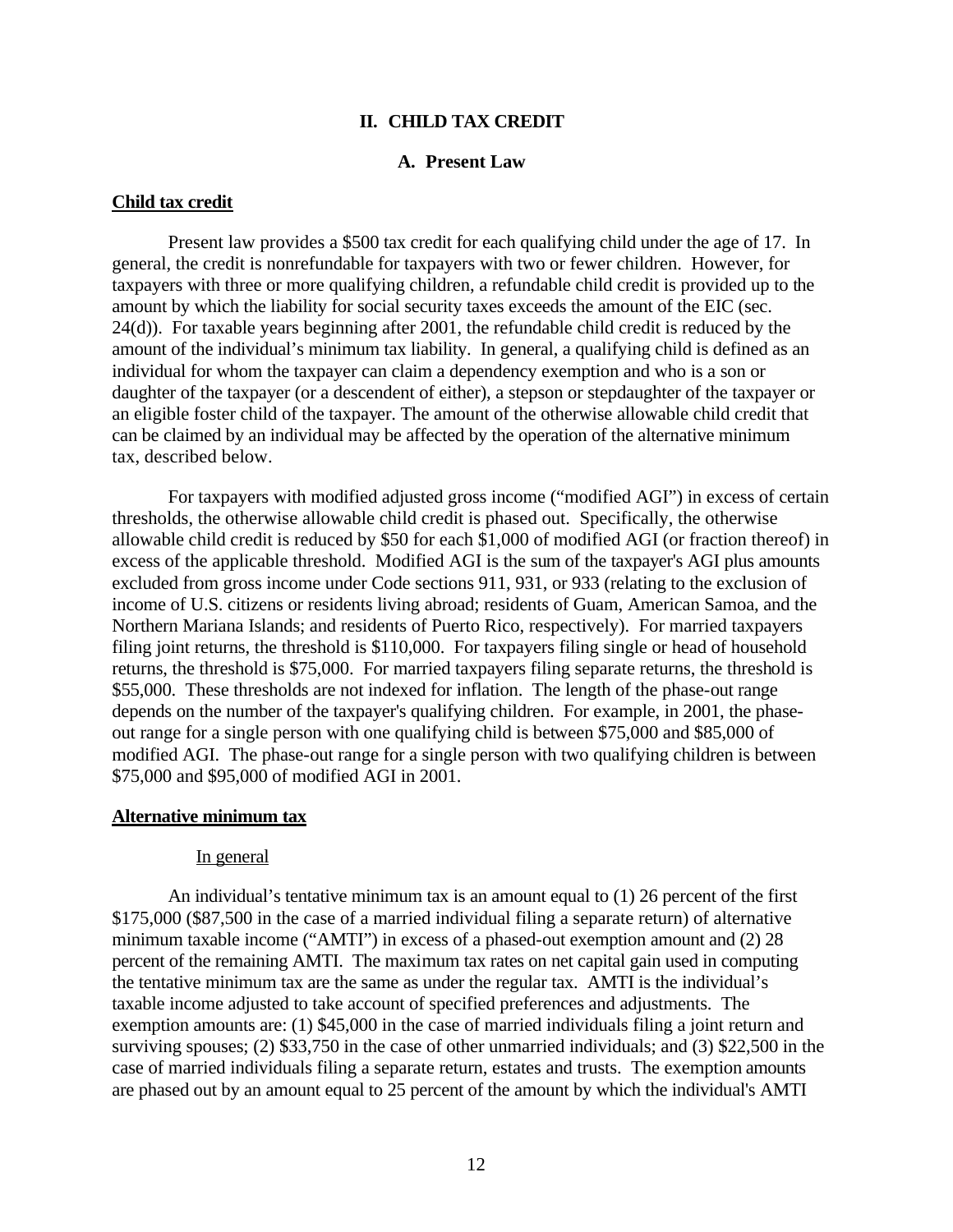exceeds (1) \$150,000 in the case of married individuals filing a joint return and surviving spouses, (2) \$112,500 in the case of other unmarried individuals, and (3) \$75,000 in the case of married individuals filing separate returns or an estate or a trust. These amounts are not indexed for inflation.

## Personal nonrefundable credits

Through 2001, an individual generally may reduce his or her tentative AMT liability by nonrefundable personal tax credits including the child credit and certain other credits such as the HOPE and Lifetime Learning credits. For taxable years beginning after December 31, 2001, these nonrefundable credits are allowed only to the extent that the individual's regular income tax liability exceeds the individual's tentative minimum tax, determined without regard to the minimum tax foreign tax credit. For taxable years beginning during 2000 and 2001, these credits are allowed to the extent of the full amount of the individual's regular tax and alternative minimum tax.

## Refundable credits

For families with three or more qualifying children, a refundable child credit is provided, up to the amount by which the liability for social security taxes exceeds the amount of the earned income credit (sec. 24(d)). In addition, a refundable earned income credit is provided for individuals with earned income below certain amounts. The earned income credit and, for taxable years beginning after 2001, the refundable child credit are reduced by the amount of the individual's minimum tax liability.

### **B. Analysis**

## **In general**

One of the basic tenets of tax policy is that an accurate measurement of ability to pay taxes is essential to tax fairness. Some criticize the present law child credit as too small because the current maximum amount of the credit does not adequately reflect the cost of raising a child. Proponents of an expansion of the size of the child credit argue that \$500 is inadequate, even if taken together with the personal exemption available for each qualifying child. They argue that the credit should be increased to better reflect the reduced ability to pay of taxpayers with children. Others argue that the full financial cost of raising a child should not be presumed to be a public responsibility, and that the child credit and dependent exemptions are not designed to fully offset costs of raising a child.

## **Personal nonrefundable credits**

For taxable years beginning after December 31, 2001, the child credit and the other nonrefundable personal credits are allowed only to the extent the individual's regular tax liability exceeds the individual's tentative minimum tax liability, determined without regard to the minimum tax credit. The rapidly expanding number of taxpayers (including middle-income taxpayers) who will experience a reduction in their child credit and other nonrefundable credits in the next few years as a consequence of the AMT is viewed as a significant source of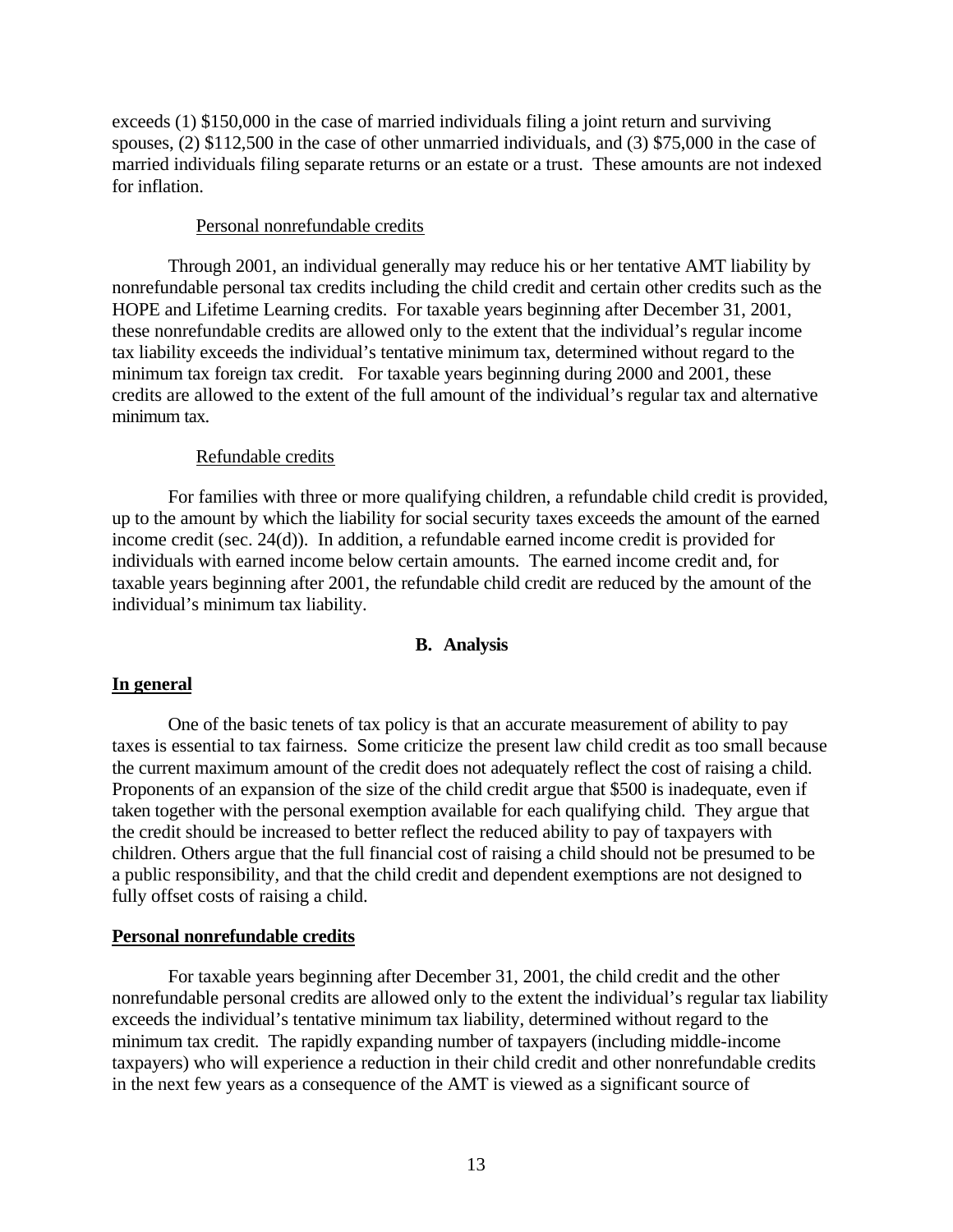complexity in the Code.<sup>25</sup> It also raises the issue whether the absence of indexing provisions in the individual alternative minimum tax has inadvertently expanded the alternative minimum tax to an increasing number of taxpayers. A more complete discussion of the individual alternative minimum tax is included in Part III, below.

## **Refundable credits**

The child tax credit is refundable only for taxpayers with three or more qualified children. Some commentators argue that extending refundability to all taxpayers regardless of the number of qualifying children would result in more uniform treatment of taxpayers with qualifying children. Finally, they argue that making the child credit refundable regardless of the number of qualifying children will help deliver the benefits of the child credit to taxpayers who have inadequate income tax liability to utilize the credit but are liable for other Federal taxes (e.g., payroll taxes). Proposals to enhance the ability of taxpayers to utilize the full value of the child credit could be fashioned in several ways. One option would be to allow the child credit against regular and alternative minimum tax liability. Such a proposal might also entail a review of the present-law provision that reduces the child credit and the earned income credit by the amounts of the individual's alternative minimum tax. Another option would be to make the child credit fully refundable. Some may argue that this would be the equivalent of creating a means tested grant program administered by the Internal Revenue Service rather than another administrative agency.

 $\overline{a}$ 

 $25$  See table 5-7 in Part III.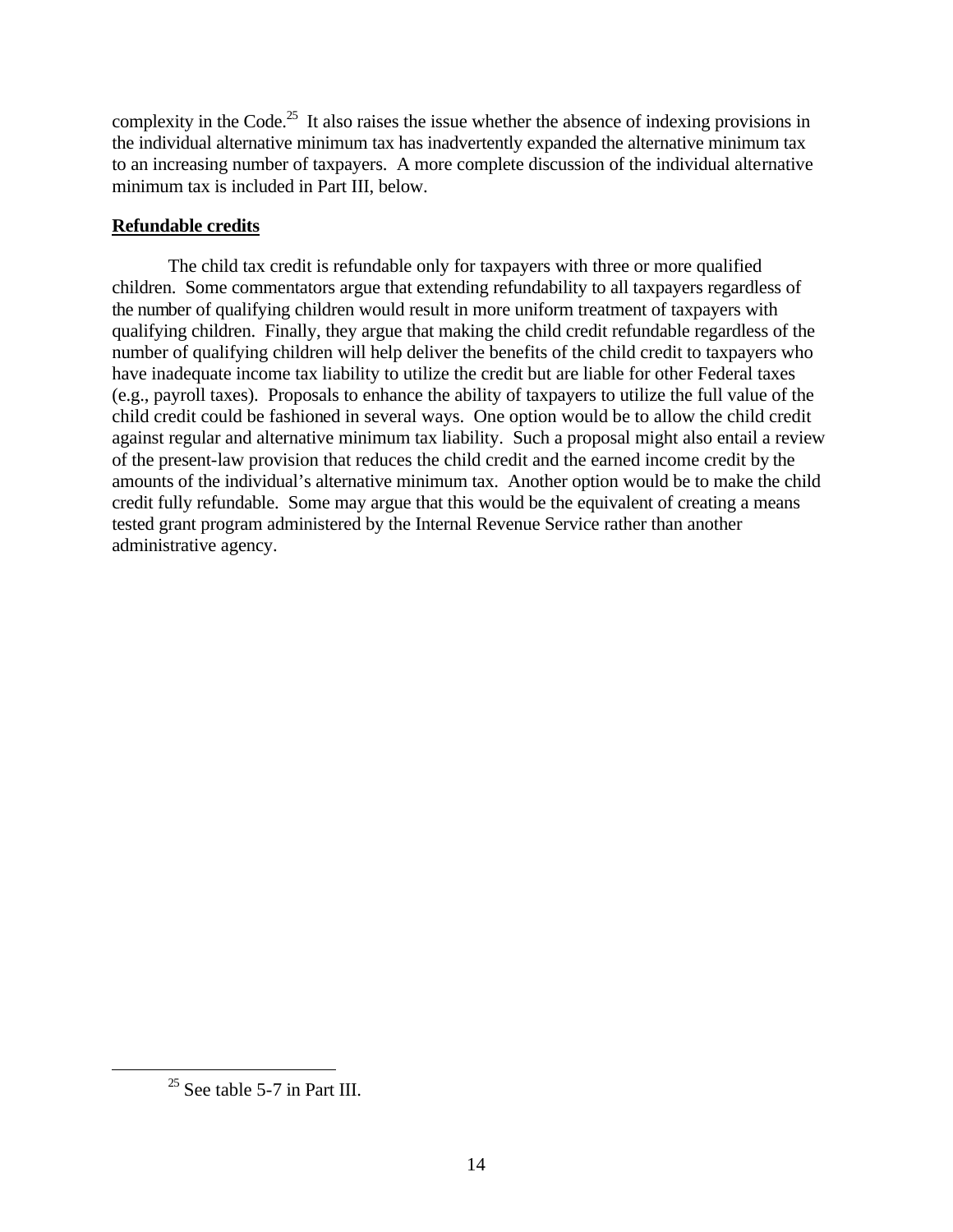The following table shows a distribution of the child tax credit by income class.

| Income category <sup>(1)</sup> | <b>Taxpayers claiming</b><br>child credit<br>(millions) | <b>Child credit</b><br>(Billions \$) |
|--------------------------------|---------------------------------------------------------|--------------------------------------|
|                                | 0.1                                                     | (2)                                  |
|                                | 1.5                                                     | \$0.5                                |
|                                | 3.7                                                     | 2.0                                  |
|                                | 3.5                                                     | 2.7                                  |
|                                | 3.2                                                     | 2.6                                  |
|                                | 6.1                                                     | 5.3                                  |
|                                | 4.4                                                     | 4.0                                  |
|                                | 3.3                                                     | 2.7                                  |
|                                |                                                         |                                      |
| Total, all taxpayers           | 25.8                                                    | \$19.8                               |

**Table 1--Distribution of the Child Tax Credit, 2001** 

Source: Joint Committee on Taxation

Detail may not add to total due to rounding.

(1) The income concept used to place tax returns into income categories is adjusted gross income plus [1] tax exempt interest, [2] employer contributions for health plans and life insurance, [3] employer share of FICA tax, [4] workers compensation, [5] nontaxable social security benefits, [6] insurance value of Medicare benefits, [7] alternative minimum tax preference items, and [8] excluded income of U.S. citizens living abroad. Categories are measured at 2001 levels.  $^{(2)}$  less than \$50 million.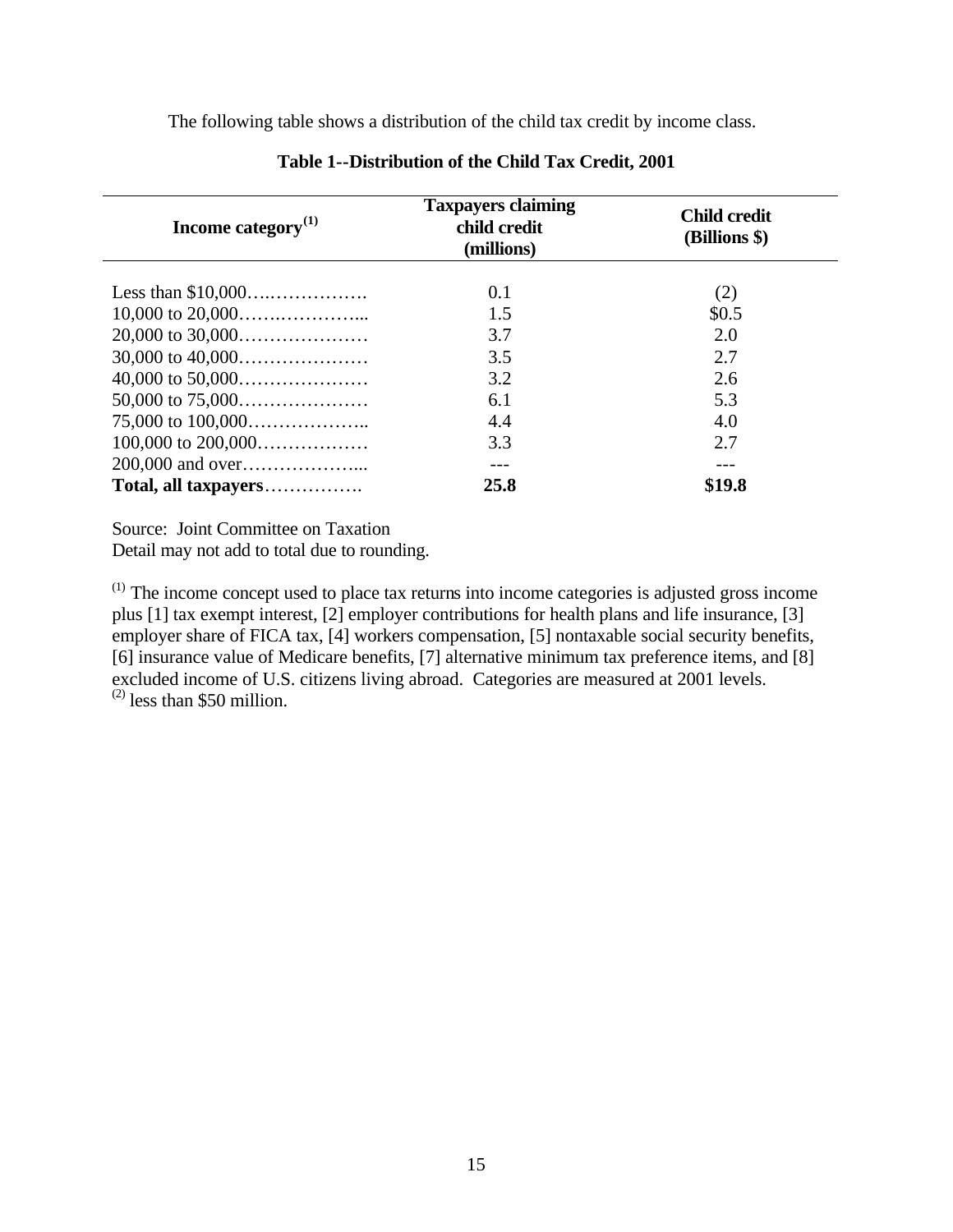## **III. INDIVIDUAL ALTERNATIVE MINIMUM TAX**

### **A. Present Law and Legislative Background**

### **In general**

Present law imposes an alternative minimum tax ("AMT") on an individual to the extent the taxpayer's tentative minimum tax liability exceeds his or her regular tax liability. The tentative minimum tax liability is computed for individuals at rates of (1) 26 percent on the first \$175,000 of alternative minimum taxable income in excess of a phased-out exemption amount and (2) 28 percent on the amount in excess of \$175,000. The exemption amounts are \$45,000 in the case of married individuals filing a joint return and surviving spouses; \$33,750 in the case of other unmarried individuals; and \$22,500 in the case of married individuals filing a separate return, estates, and trusts. These exemption amounts are phased out by an amount equal to 25 percent of the amount that the individual's alternative minimum taxable income exceeds a threshold amount. These threshold amounts are \$150,000 in the case of married individuals filing a joint return and surviving spouses; \$112,500 in the case of other unmarried individuals; and \$75,000 in the case of married individuals filing a separate return, estates, and trusts. The exemption amounts, the threshold phase-out amounts, and the \$175,000 break-point amount are not indexed for inflation. The lower capital gains rates applicable to the regular tax also apply for purposes of the AMT.

Alternative minimum taxable income ("AMTI") is the taxpayer's taxable income increased by certain preference items and adjusted by determining the tax treatment of certain items in a manner that negates the deferral of income resulting from the regular tax treatment of those items.

With certain exceptions discussed below, nonrefundable credits may not reduce an individual's tax liability to less than the tentative minimum tax liability.

### **Preference items in computing AMTI**

The minimum tax preference items are:

(1) The excess of the deduction for percentage depletion over the adjusted basis of mineral property at the end of the taxable year. This preference does not apply to percentage depletion allowed with respect to oil and gas properties.

(2) The amount by which excess intangible drilling costs arising in the taxable year exceed 65 percent of the net income from oil, gas, and geothermal properties. This preference does not apply to independent producers to the extent the producer's AMTI is reduced by 40 percent or less by ignoring the preference.

(3) Tax-exempt interest income on private activity bonds (other than qualified  $501(c)(3)$ bonds) issued after August 7, 1986.

(4) Accelerated depreciation or amortization on certain property placed in service before January 1, 1987.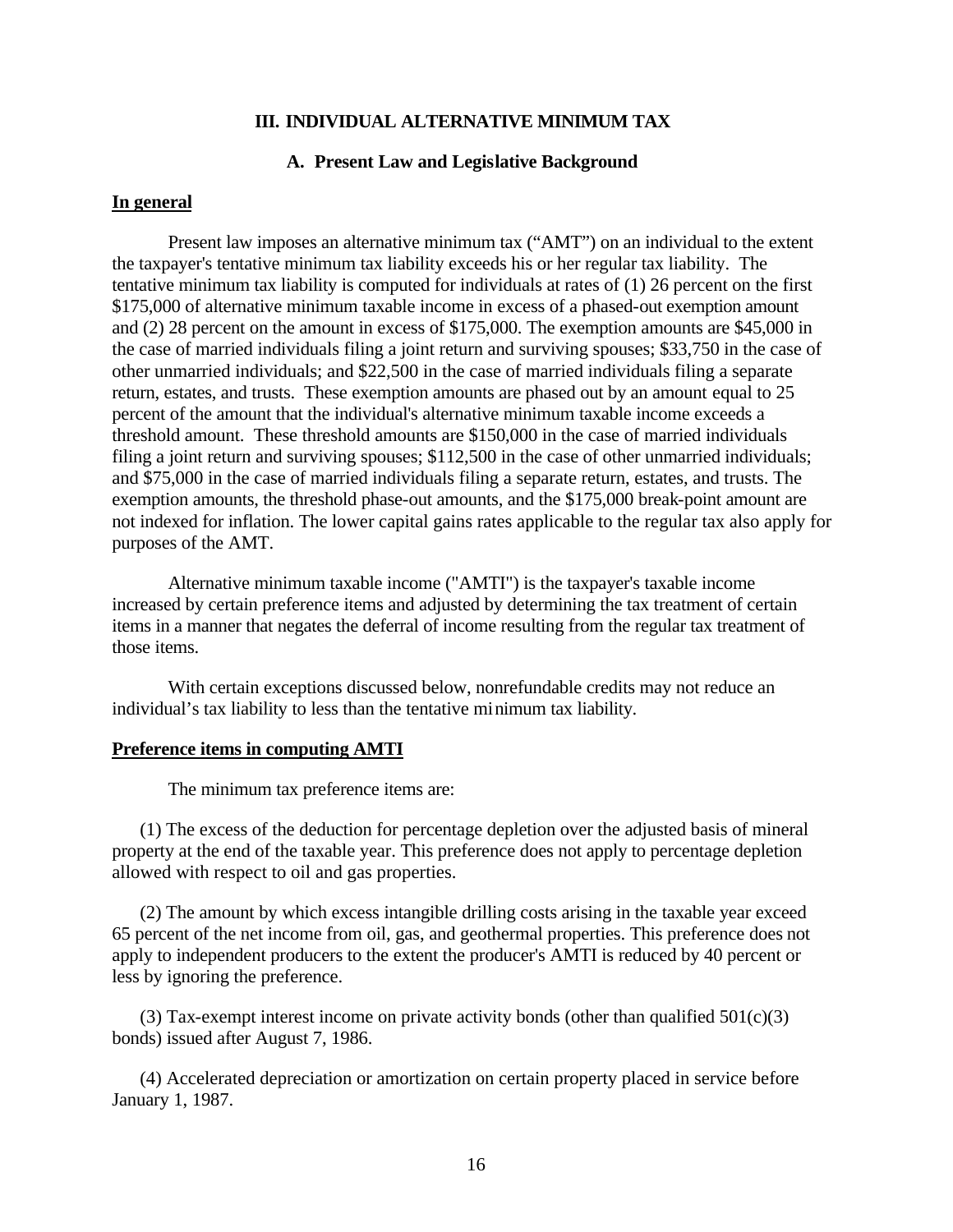(5) Forty-two percent of the amount excluded from income under section 1202 (relating to gains on the sale of certain small business stock.)

In addition, losses from any tax shelter farm activity or passive activities are not taken into account in computing AMTI.<sup>26</sup>

## **Adjustments in computing AMTI**

The adjustments that individuals must make to compute AMTI are:

- (1) Depreciation on property placed in service after 1986 and before January 1, 1999, must be computed by using the generally longer class lives prescribed by the alternative depreciation system of section  $168(g)$  and either (a) the straight-line method in the case of property subject to the straight-line method under the regular tax or (b) the 150-percent declining balance method in the case of other property. Depreciation on property placed in service after December 31, 1998, is computed by using the regular tax recovery periods and the AMT methods described in the previous sentence.
- (2) Mining exploration and development costs must be capitalized and amortized over a 10-year period.
- (3) Taxable income from a long-term contract (other than a home construction contract) must be computed using the percentage of completion method of accounting.
- (4) The amortization deduction allowed for pollution control facilities placed in service before January 1, 1999 (generally determined using 60-month amortization for a portion of the cost of the facility under the regular tax), must be calculated under the alternative depreciation system (generally, using longer class lives and the straight-line method). The amortization deduction allowed for pollution control facilities placed in service after December 31, 1998, is calculated using the regular tax recovery periods and the straight-line method.
- (5) Miscellaneous itemized deductions are not allowed.
- (6) Deductions for State, local, and foreign real property taxes; State and local personal property taxes; and State, local, and foreign income, war profits, and excess profits taxes are not allowed.
- (7) Medical expenses are allowed only to the extent they exceed ten percent of the taxpayer's adjusted gross income.
- (8) Standard deductions and personal exemptions are not allowed.

 $\overline{a}$  $26$  Given the passage of section 469 by the Tax Reform Act of 1986 (relating to the deductibility of losses from passive activities), these provisions are largely deadwood.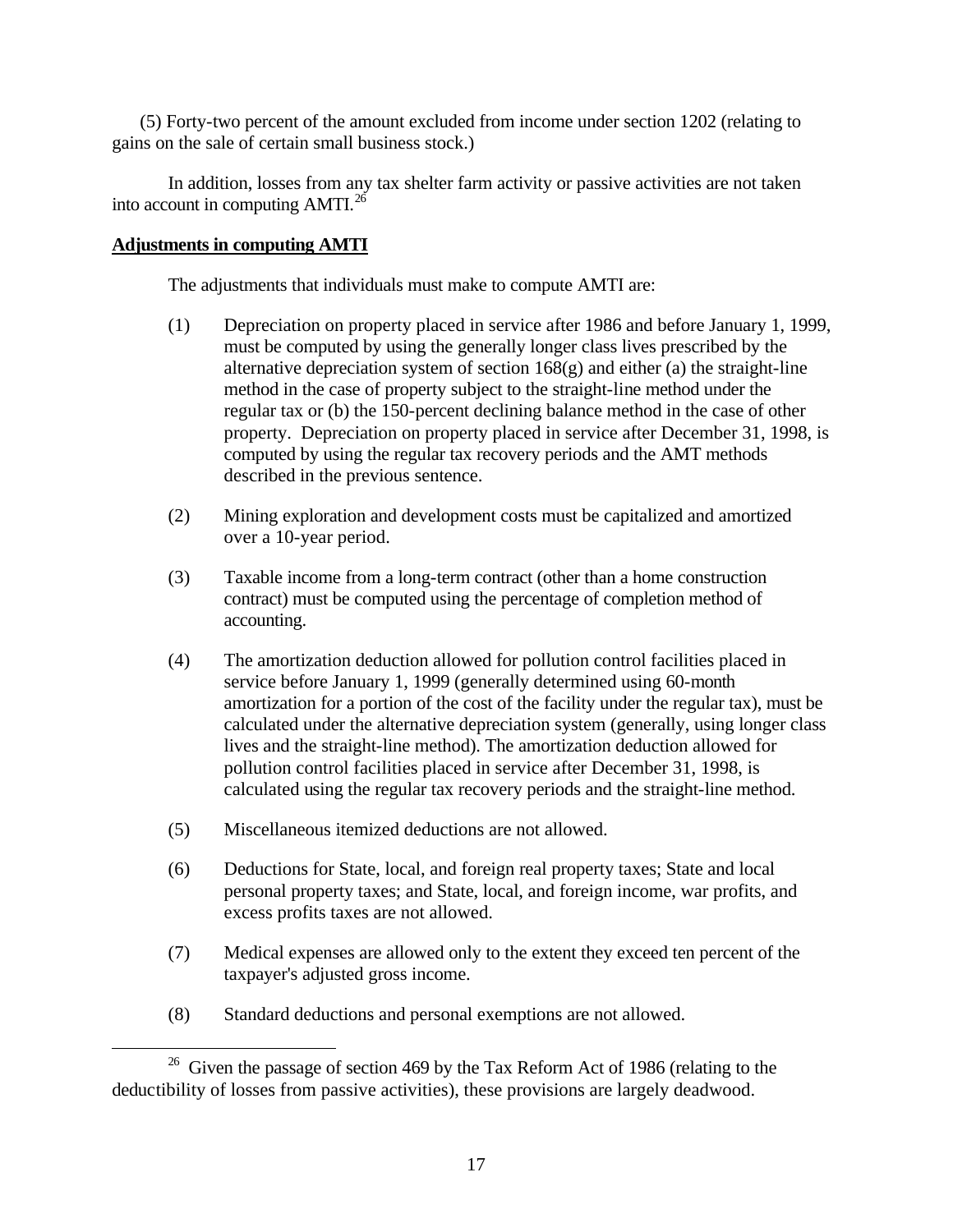- (9) The amount allowable as a deduction for circulation expenditures must be capitalized and amortized over a three-year period.
- (10) The amount allowable as a deduction for research and experimentation expenditures must be capitalized and amortized over a  $10$ -year period.<sup>27</sup>
- (11) The special regular tax rules relating to incentive stock options do not apply.

## **Other rules**

 $\overline{a}$ 

The combination of the taxpayer's net operating loss carryover and foreign tax credits cannot reduce the taxpayer's AMT liability by more than 90 percent of the amount determined without these items.

The various nonrefundable tax credits generally may not reduce the individual's regular tax liability below the tentative minimum tax. However, for taxable years beginning in 2000 and 2001 the nonrefundable personal credits (i.e., the dependent care credit, the credit for the elderly and disabled, the adoption credit, the child tax credit, the credit for interest on certain mortgages, the HOPE Scholarship and Lifetime Learning credit, and the D.C. homebuyer's credit) may offset both the regular tax and the AMT. The earned income credit and the additional child credit for taxpayers with three or more qualified children are refundable and thus are not limited by the taxpayer's tax liability, but a taxpayer must reduce the amount of these credits by the taxpayer's AMT. For taxable years beginning before 2002, the additional child credit is not reduced by the AMT.

If an individual is subject to AMT in any year, the amount of tax exceeding the taxpayer's regular tax liability is allowed as a credit (the "AMT credit") in any subsequent taxable year to the extent the taxpayer's regular tax liability exceeds his or her tentative minimum tax liability in such subsequent year. For individuals, the AMT credit is allowed only to the extent that the taxpayer's AMT liability is the result of adjustments that are timing in nature. The individual AMT adjustments relating to itemized deductions and personal exemptions are not timing in nature, and no minimum tax credit is allowed with respect to these items.

## **Legislative Background**

## **Minimum taxes prior to the Tax Reform Act of 1986**

Individuals first became subject to an "add-on" minimum tax in 1969 because of a concern about individuals sheltering much or all of their income from Federal income tax by investing in tax shelter activities. The 1969 version of the minimum tax existed until 1982. In addition, in 1978, Congress enacted a minimum tax that, in form, resembles the current AMT. The 1978 tax was payable in addition to all other tax liabilities to the extent it exceeded the individual's regular tax liability. The tax was imposed at flat rate of 20 percent on alternative minimum taxable income in excess of an exemption amount. A taxpayer's alternative minimum

 $27$  No adjustment is required if the taxpayer materially participates in the activity relating to the research and experimental activities.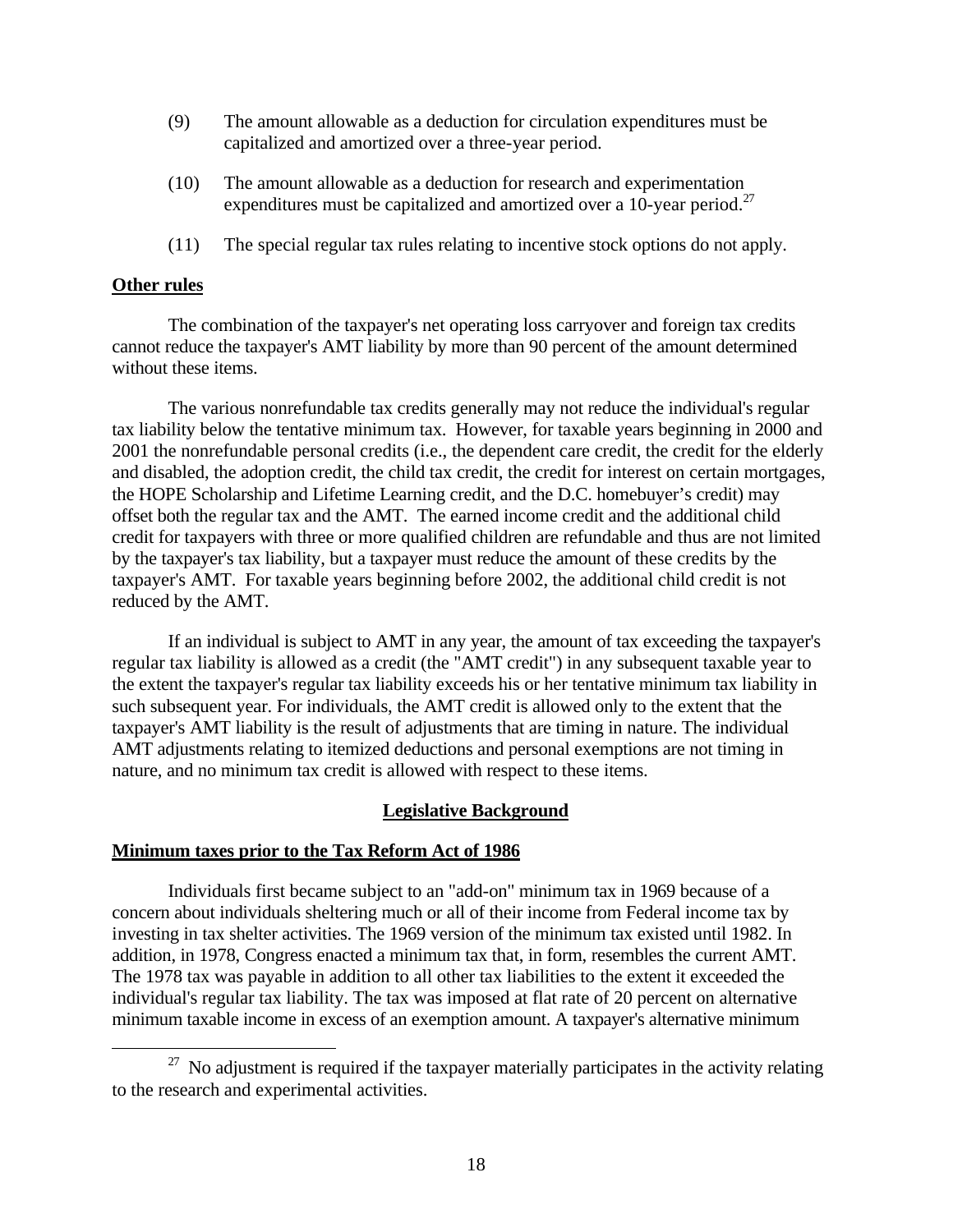tax liability could be reduced by foreign tax credits and refundable credits. An individual's alternative minimum taxable income was his or her adjusted gross income, increased by certain preferences and reduced by alternative tax itemized deductions.

The tax preference items were: (1) dividends excluded from taxable income under priorlaw section 116 (prior law allowed an individual to exclude up to \$100 of dividends annually); (2) the excess of accelerated over straight-line depreciation in the case of real property; (3) the excess of accelerated over straight-line depreciation (the latter using lengthened recovery periods) in the case of leased personal property; (4) the excess of 60-month amortization over the amount of depreciation otherwise allowable in the case of certified pollution control facilities; (5) the excess of the deduction for expensed mining exploration and development costs over the amount that would be allowable if the costs were capitalized and amortized over a 10-year period; (6) the excess of the deduction for expensed circulation expenditures over the amount that would be allowable if the costs were capitalized and amortized over a three-year period; (7) the excess of the deduction for expensed research and development expenditures over the amount that would be allowable if the costs were capitalized and amortized over a 10-year period; (8) percentage depletion to the extent in excess of the adjusted basis of the depletable property; (9) that portion of net capital gains deductible from gross income (unless the gain related to the sale or exchange of a principal residence); (10) the excess of the fair market value of stock received through the exercise of an incentive stock option over the exercise price; and (11) the amount by which excess intangible drilling costs deducted in the taxable year exceeded the net income from oil, gas, and geothermal properties. An individual could avoid some of the preferences listed above by electing to defer regular tax deductions for circulation expenditures, research and experimental expenditures, intangible drilling costs, mining exploration and developments costs, and depreciation. An individual may have had an incentive to make such an election even though it increased his or her regular taxable income in the year of the election in order to reduce his or her alternative minimum tax liability in future years. The election may have been attractive because the prior-law alternative minimum tax was, in many respects, an "add-on" system (i.e., the timing preferences could not "turn around" and reduce AMTI in subsequent years).

The itemized deductions that an individual could deduct for minimum tax purposes were casualty or theft losses, gambling losses to the extent of gambling gains, charitable deductions, medical deductions to the extent in excess of 10 percent of the taxpayer's adjusted gross income, interest expense on qualified home indebtedness, other interest expense not in excess of qualified net investment income, and deductions for estate tax attributable to income in respect of a decedent.

### **Changes made by the Tax Reform Act of 1986**

The 1986 Act broadened the base of the pre-existing individual alternative minimum tax. In addition, the 1986 Act increased the individual AMT rate to 21 percent, provided phase-outs of the exemption amounts, provided the AMT credit, and changed the individual AMT from essentially an add-on system of preferences to a separate tax system of preferences and adjustments, the latter of which were deferral items that could "turn-around" (i.e., decrease AMTI) over the life of the related property.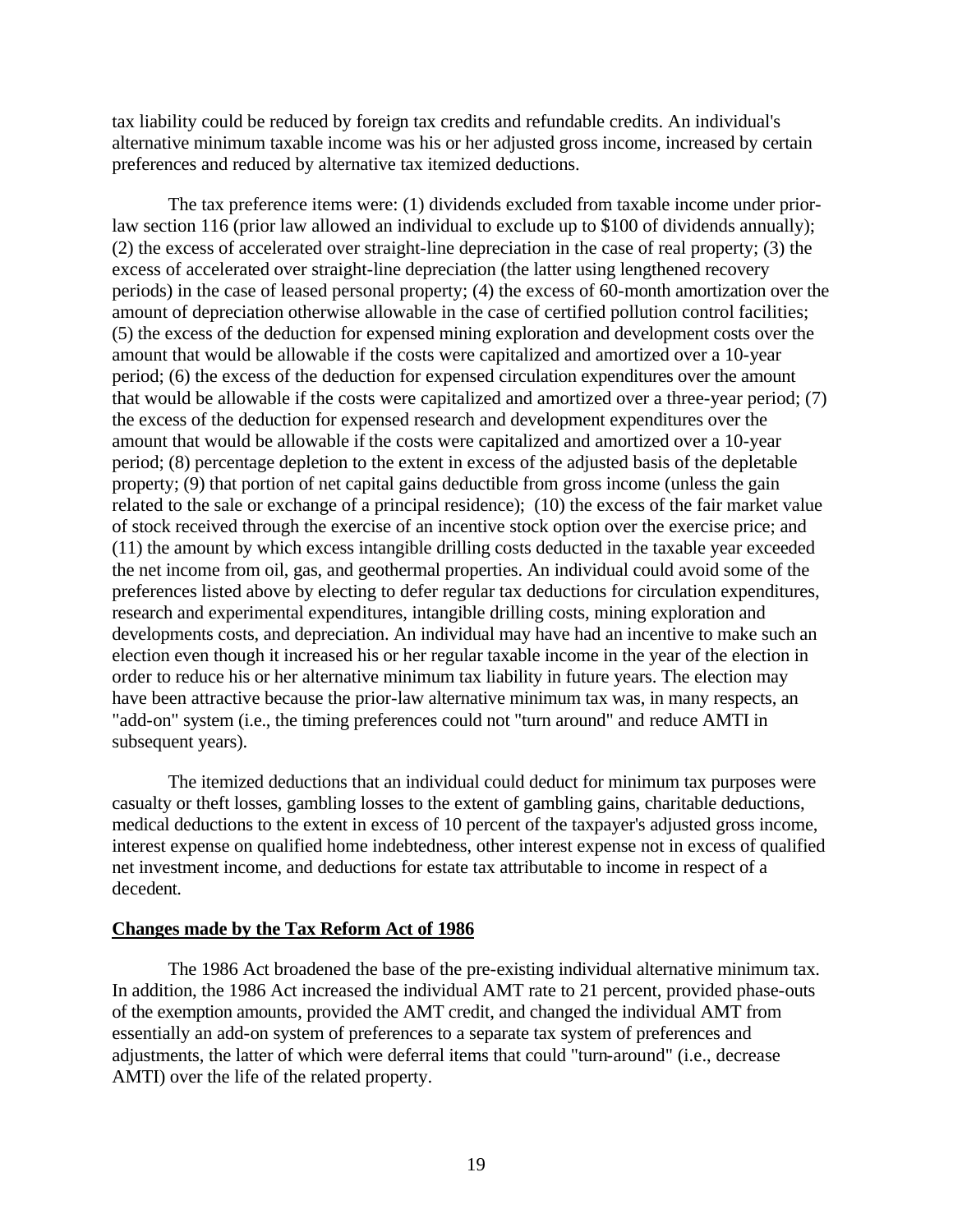### **Changes made since the Tax Reform Act of 1986**

Certain amendments have been made to the individual AMT base and rates since the 1986 Act. The principal changes are described below.

## Tax rates and exemptions

The individual AMT rate was raised from 21 percent to 24 percent by the Omnibus Budget Reconciliation Act of 1990 ("1990 Act"). The 1990 Act also increased the top marginal income tax rate applicable to individuals under the regular tax to 31 percent. The Omnibus Budget Reconciliation Act of 1993 ("1993 Act") instituted the two-tier individual AMT rate system of present law (at 26 and 28 percent) and increased the individual AMT exemption amounts. The 1993 Act also added the present-law 36-percent and 39.6-percent marginal income tax rates applicable to individuals under the regular tax.

## **Depreciation**

Several changes have been made to the depreciation adjustment. Prior to 1986, the amount by which accelerated depreciation exceeded straight-line depreciation on real and leased personal property placed in service after 1980 was an AMT preference. In the case of leased personal property, straight-line depreciation was computed by the extending the regular tax recovery period for such property. The 1986 Act retained this preference and generally provided that for property placed in service after 1986 (including personal property not subject to a lease), depreciation for AMT purposes would be computed using (1) the 150-percent declining balance method (for property using an accelerated method for regular tax purposes) or the straight-line method (for property using such method for regular tax purposes) and (2) the recovery periods provided by the alternative depreciation system of section 168(g) (which generally were longer than the lives used for regular tax purposes). The Taxpayer Relief Act of 1997 provided that AMT depreciation is computed using the regular tax recovery periods for property (and AMT method) placed in service after 1998.

## Oil and gas provisions

The 1986 Act version of the AMT contained several provisions that related to oil and gas exploration and production. Preferences included (1) the deduction for percentage depletion to the extent the deduction exceeded the adjusted basis of the property and (2) the amount by which excess intangible drilling costs ("IDCs" ) arising in the taxable year exceeded 65 percent of the net income from oil and gas properties. "Excess IDCs" were the amount by which the regular tax deduction for IDCs exceeded the amount that would have been deducted had such costs been capitalized and amortized over a 120-month period.

The Energy Policy Act of 1992 repealed the individual AMT preferences for the deductions of IDCs and percentage depletion of oil and gas producers. The repeal of the IDC preference could not reduce a taxpayer's AMTI by more than 40 percent (30 percent in 1993) of the amount that the taxpayer's AMTI would have been had the preference not been repealed.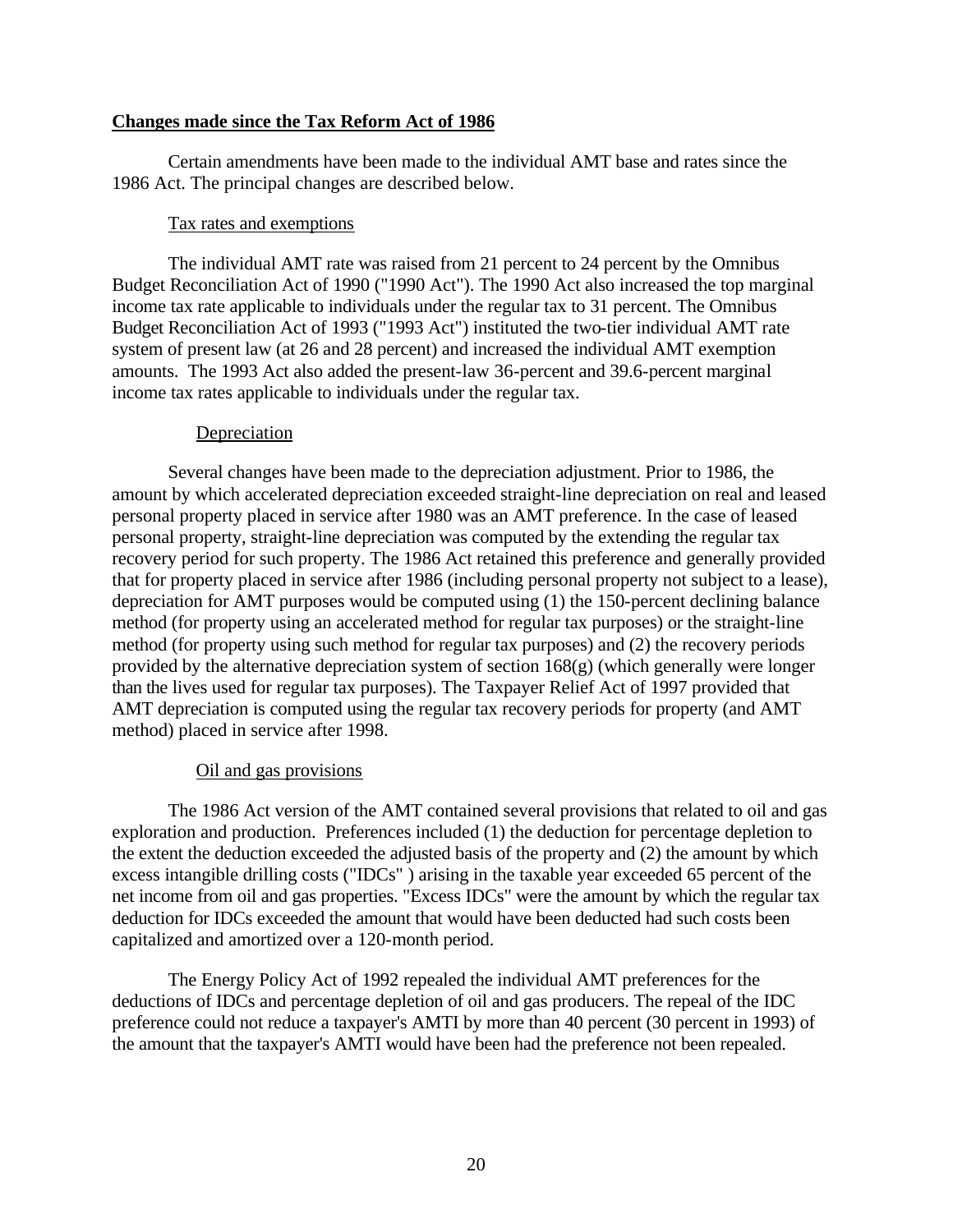### Charitable contributions of appreciated property

Under the regular tax, a taxpayer generally is allowed to deduct the fair market value of appreciated property contributed to a charity. The 1986 Act included a preference that limited a taxpayer's deduction for the charitable contribution of appreciated property to the taxpayer's adjusted basis in the property. The 1990 Act repealed this preference for tangible personal property contributed in taxable years beginning in 1991 and contributions made before July 1, 1992, in taxable years beginning in 1992. The 1993 Act repealed the preference for tangible personal property contributed after June 30, 1992, and other appreciated property contributed after December 31, 1992.

### Personal credits

Various tax credits have been added to the Code at various times. For example, the child credit and the HOPE and lifetime learning credits became effective in 1998. The Tax and Trade Relief Extension Act of 1998 and the Tax Relief Extension Act of 1999 (1) allowed the personal nonrefundable credits to offset the regular tax in 1998 and 1999 and both the regular tax and the AMT in 2000 and 2001, and (2) postponed the rule requiring the additional child credit to be reduced by the AMT until taxable years beginning after 2001.

#### Miscellaneous changes

The Omnibus Budget Reconciliation Act of 1989 made minor changes to the individual AMT. These changes: (1) excepted small home construction contracts from the AMT long-term contract rules and (2) repealed the AMT adjustment for research and development expenditures for individuals who actively participate in the underlying business. The Taxpayer Relief Act of 1997 clarified that farmers may use the installment method for AMT purposes.

Moreover, certain changes have been made to the regular income tax to more closely conform its base to the AMT base. For example, many of the preference limitations contained in the pre-1986 individual alternative minimum tax were enacted, in part, because of a concern about individuals investing in tax shelter activities. The 1986 Act directly addressed this concern with the enactment of the passive activity rules of section 469. Similarly, the AMT adjustments relating to installment sales by dealers and long-term contracts have applied to relatively few taxpayers because since 1986, Congress has, with some exceptions, adopted the AMT treatment for these items for regular tax purposes.

### **B. Data and Discussion of Issues**

#### **Data**

### **Data on taxpayers affected by the AMT**

Table 2 presents actual and projected data on individual taxpayers subject to the individual AMT. These data show that, by 2011, 11.2 percent of individual income tax returns will have AMT liability totaling \$36.2 billion. As noted below, Table 2 does not include data on individual taxpayers whose regular tax liability is affected by the AMT through the operation of the present-law tax credit limitations.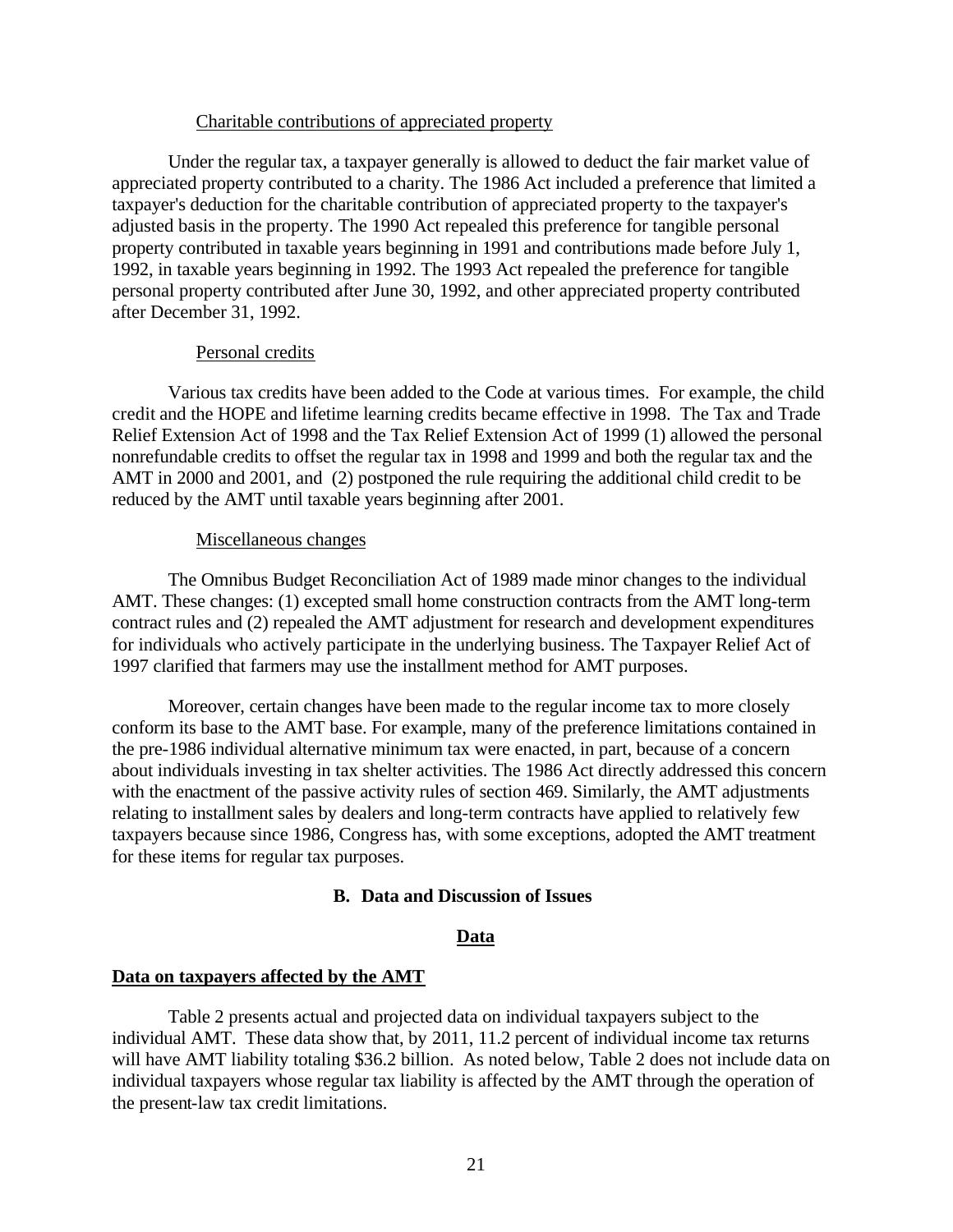|      | Number of              | <b>Percentage of</b> | <b>Excess of AMT</b>        |
|------|------------------------|----------------------|-----------------------------|
|      | returns paying         | filed returns        | liability over regular      |
| Year | <b>AMT</b> (thousands) | paying AMT           | tax liability (\$ billions) |
| 1987 | 140                    | 0.1%                 | 1.7                         |
| 1988 | 134                    | 0.1%                 | 1.0                         |
| 1989 | 117                    | 0.1%                 | 0.8                         |
| 1990 | 132                    | 0.1%                 | 0.8                         |
| 1991 | 244                    | 0.2%                 | 1.2                         |
| 1992 | 287                    | 0.3%                 | 1.4                         |
| 1993 | 335                    | 0.3%                 | 2.1                         |
| 1994 | 369                    | 0.3%                 | 2.2                         |
| 1995 | 414                    | 0.4%                 | 2.3                         |
| 1996 | 478                    | 0.4%                 | 2.8                         |
| 1997 | 616                    | 0.5%                 | 4.0                         |
| 1998 | 853                    | .07%                 | 5.0                         |
| 1999 | data not available     | data not available   | data not available          |
| 2000 | data not available     | data not available   | data not available          |
| 2001 | 1,362                  | 1.1%                 | 5.2                         |
| 2002 | 1,866                  | 1.4%                 | 6.0                         |
| 2003 | 2,345                  | 1.8%                 | 7.0                         |
| 2004 | 3,045                  | 2.2%                 | 8.4                         |
| 2005 | 4,134                  | 3.0%                 | 10.3                        |
| 2006 | 5,234                  | 3.8%                 | 12.4                        |
| 2007 | 6,728                  | 4.8%                 | 15.5                        |
| 2008 | 8,649                  | 6.1%                 | 19.4                        |
| 2009 | 10,698                 | 7.5%                 | 23.9                        |
| 2010 | 13,232                 | 9.1%                 | 29.4                        |
| 2011 | 16,366                 | 11.2%                | 36.2                        |

## **Table 2.--Actual and Projected Individual Income Tax Returns With Tax Liability Under the Individual Alternative Minimum Tax, 1987-2011**

Note: These statistics represent taxpayers who actually pay AMT and do not include taxpayers whose regular tax liabilities are affected by the AMT through tax credit limitations.

Source: Internal Revenue Service, *Statistics of Income*, 1987-1998; projections for years 2001-2011 from Joint Committee on Taxation staff estimates.

Tables 3 and 4, below, show the projected distribution of individual AMT taxpayers for 2002 and 2010, respectively. These tables demonstrate that the individual AMT will affect an increasing number of middle-income taxpayers over the next 10 years.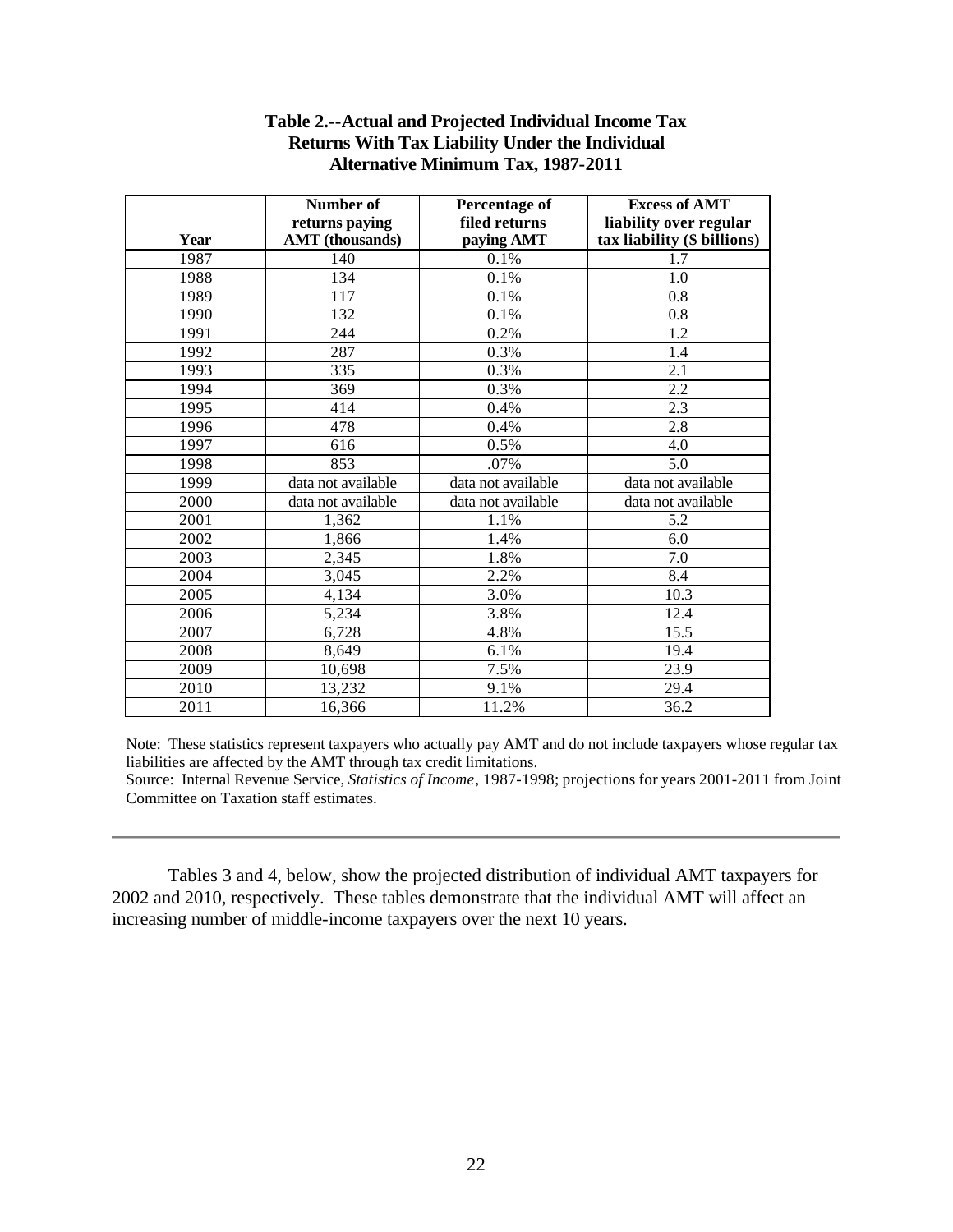|                                  | Number of returns | <b>AMT Taxpayers</b><br>as a percentage |
|----------------------------------|-------------------|-----------------------------------------|
| Income category <sup>(1)</sup>   | (thousands)       | of all taxpayers                        |
| Less than $$10,000$              | (2)               | (3)                                     |
| \$10,000 to less than \$20,000   | (2)               | (3)                                     |
| \$20,000 to less than \$30,000   | 2                 | (3)                                     |
| \$30,000 to less than \$40,000   | 15                | 0.1%                                    |
| \$40,000 to less than \$50,000   | 36                | 0.3%                                    |
| \$50,000 to less than \$75,000   | 152               | $0.7\%$                                 |
| \$75,000 to less than \$100,000  | 236               | 1.8%                                    |
| \$100,000 to less than \$200,000 | 668               | 4.9%                                    |
| \$200,000 and over               | 727               | 18.1%                                   |
| Total (all taxpayers)            | 1,836             | 1.3%                                    |

## **Table 3.--Distribution of Individual AMT Taxpayers with AMT Liability Under Present Law, 2002**

 $(1)$  The income concept used to place tax returns into income categories is AGI plus: (a) tax-exempt interest; (b) employer contributions to health plans and life insurance; (c) employer share of FICA tax; (d) workers compensation; (e) nontaxable Social Security benefits; (f) insurance value of Medicare benefits; (g) AMT preference items; and (h) excluded income of U.S. citizens living abroad. Categories are measured at 2001 levels. Excludes individuals who are dependents of other taxpayers and taxpayers with negative income, resulting in differences with Table 2.

(2) Less than 500,000.

 $(3)$  Less than 0.5 percent

Details may not add to totals due to rounding. Source: Joint Committee on Taxation.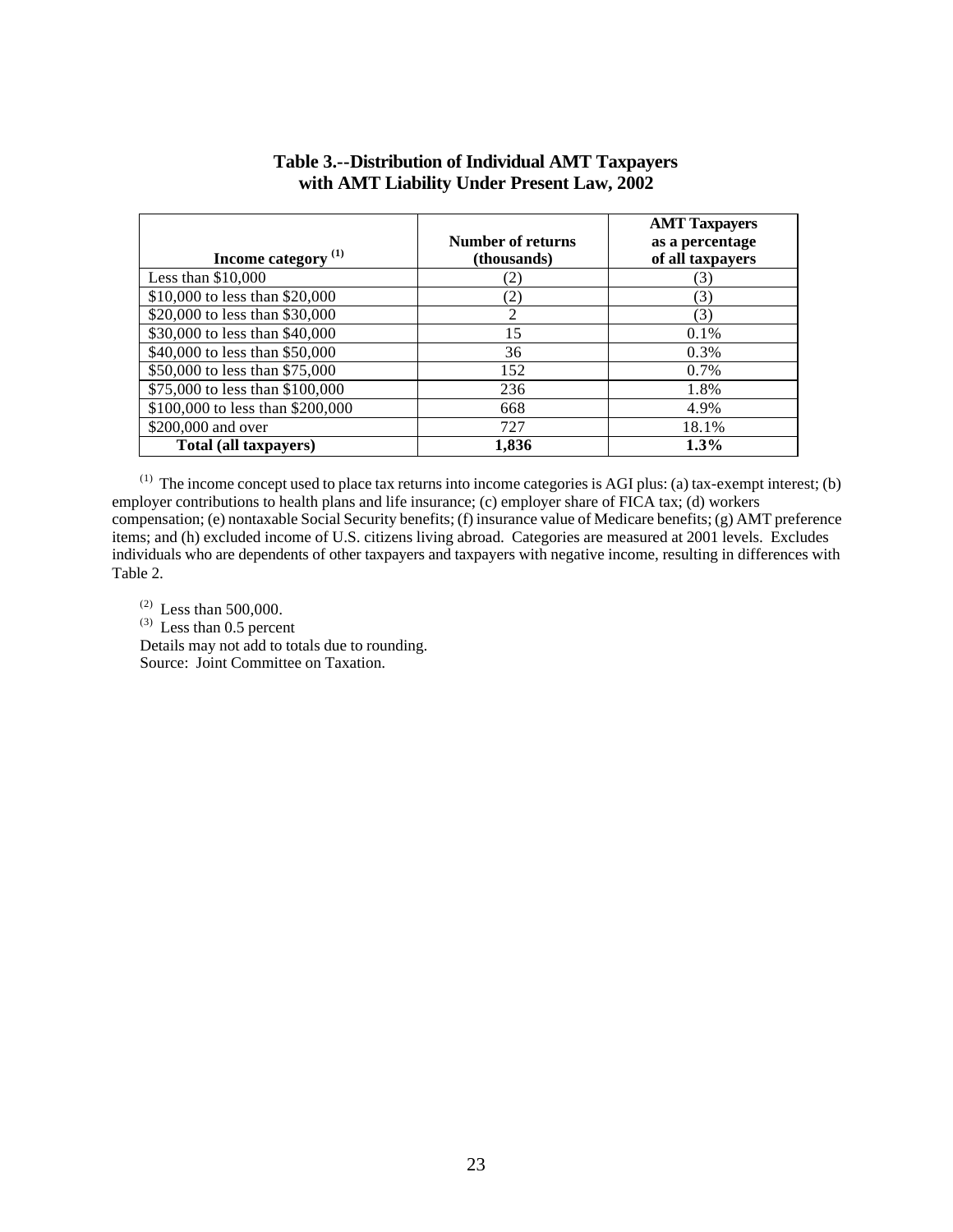### **Table 4--Distribution of Individual AMT Taxpayers with AMT Liability Under Present Law, 2010**

|                                  |                                  | <b>AMT Taxpayers</b>                |
|----------------------------------|----------------------------------|-------------------------------------|
| Income category $^{(1)}$         | Number of returns<br>(thousands) | as a percentage<br>of all taxpayers |
| Less than $$10,000$              | $\mathbf{2},$                    | 3)                                  |
| \$10,000 to less than \$20,000   | (2)                              | (3)                                 |
| \$20,000 to less than \$30,000   | 11                               | 0.1%                                |
| \$30,000 to less than \$40,000   | 82                               | 0.5%                                |
| \$40,000 to less than \$50,000   | 242                              | 1.7%                                |
| \$50,000 to less than \$75,000   | 1,736                            | 6.3%                                |
| \$75,000 to less than \$100,000  | 2,273                            | 14.2%                               |
| \$100,000 to less than \$200,000 | 5,910                            | 27.8%                               |
| \$200,000 and over               | 2,957                            | 48.7%                               |
| Total (all taxpayers)            | 13,211                           | $8.5\%$                             |

 $(1)$  Same income concept as used in Table 2, measured at 2001 levels.

 $(2)$  Less than 500,000.

 $(3)$  Less than 0.5 percent.

Details may not add due to rounding.

Source: Joint Committee on Taxation.

## **Effect of the individual AMT on personal credits**

A problem with the present-law individual AMT system is the effect on the availability of certain personal credits. Statistics that look only at the percentage of taxpayers who have AMT liability on their tax returns understate the effect of the individual AMT. Under present law, for taxable years after 2001, nonrefundable credits may not reduce regular tax liability below the tentative minimum tax. Thus, individual taxpayers who the Congress intended to be eligible to claim certain nonrefundable personal credits will not be able to claim these credits because of the operation of the individual AMT.

Unlike the standard deduction and the rate bracket breakpoints of the regular income tax, the exemption amount under the AMT is not indexed for inflation. Thus, a taxpayer whose nominal income increases from year to year, but whose real (inflation adjusted) income remains constant year to year, would find that his tentative AMT liability increases year to year in nominal terms, while his regular tax liability remains constant in real terms. This increases the possibility that claiming a personal credit against the regular tax would subject the taxpayer to the AMT. Some have suggested that the lack of indexing is a significant reason for the projected increases in individual AMT taxpayers. For example, in 2000 the staff of the Joint Committee on Taxation estimated that under present law the number of taxpayers subject to the AMT would grow by more than eightfold between 2001 and 2010, but, if the AMT exemption amount were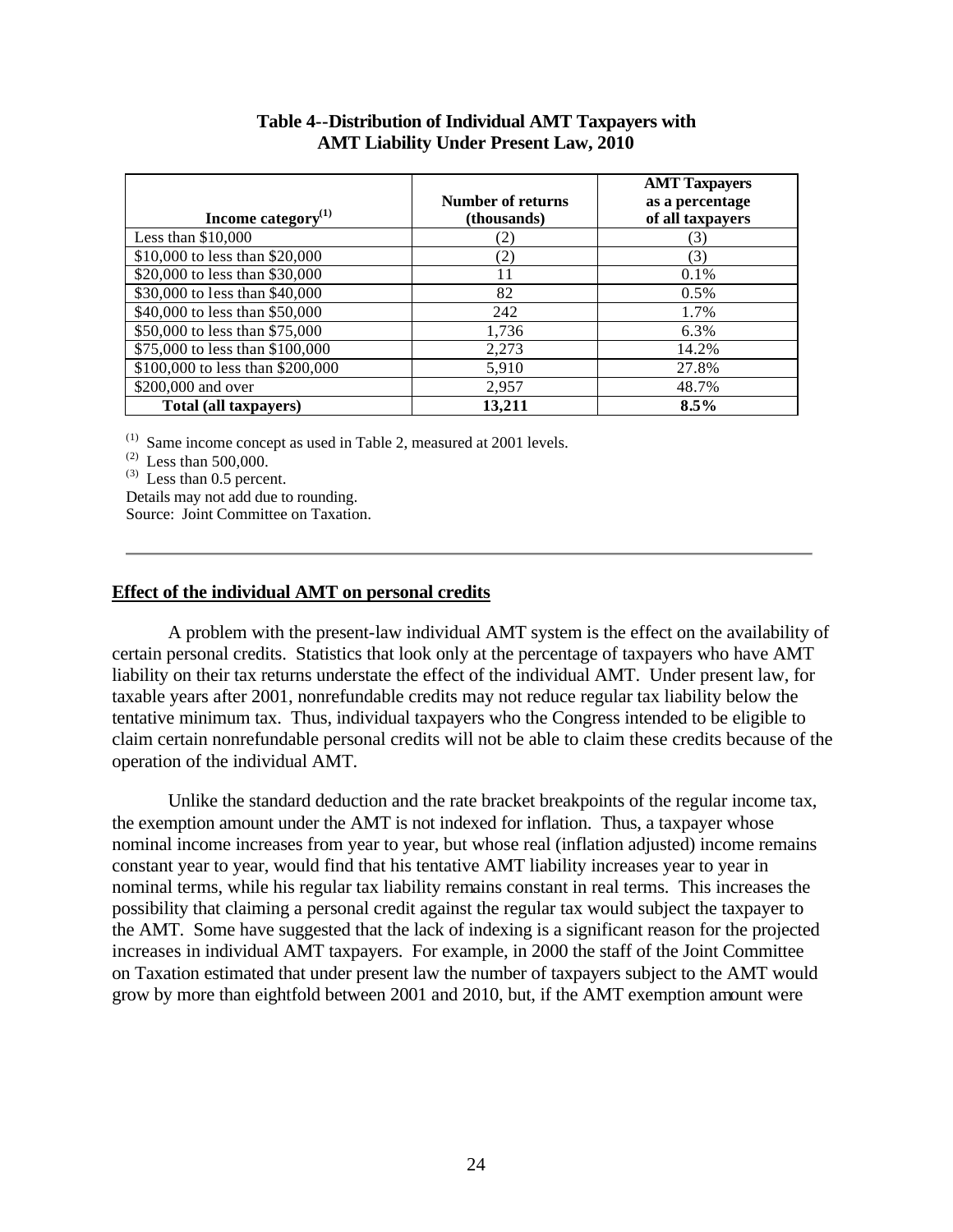indexed for inflation the projected growth in the number of taxpayers subject to the AMT would only approximately double.<sup>28</sup>

Tables 5-7, below, show the effect of various elements of the individual AMT on the number of taxpayers projected to be affected by the AMT.

## **Table 5.--Projected Individual Income Tax Return With Nonrefundable Tax Credits, 2002 and 2010 (in millions of returns)**

|                                                  | <b>Taxable Year 2002</b> | <b>Taxable Year 2010</b> |
|--------------------------------------------------|--------------------------|--------------------------|
| Returns with nonrefundable credits               | 47.7                     | 48.6                     |
| Returns receiving full credits                   | 17.6                     | 12.0                     |
| Returns receiving zero or less than full credits | 30.1                     | 36.6                     |
| Returns affected by the AMT                      | - 7                      |                          |

Source: Joint Committee on Taxation.

## **Table 6.--Projected Individual Income Tax Returns With Child Credits, 2002 and 2010(1) (in millions)**

|                                                        | <b>Taxable Year 2002</b> | <b>Taxable Year 2010</b> |
|--------------------------------------------------------|--------------------------|--------------------------|
| Returns with dependents under age 17                   | 39.4                     | 39.6                     |
| Returns receiving full child credits                   | 20.1                     | 13.0                     |
| Returns receiving zero or less than full child credit. | 19.3                     | 26.6                     |
| Returns affected by the AMT                            |                          |                          |

(1) Includes refundable portion of the credit. Source: Joint Committee on Taxation.

 $\overline{a}$ <sup>28</sup> Joint Committee on Taxation, *Description of Revenue Provisions Contained in the President's Fiscal Year 2001 Budget Proposal* (JCS-2-00), March 6, 2000.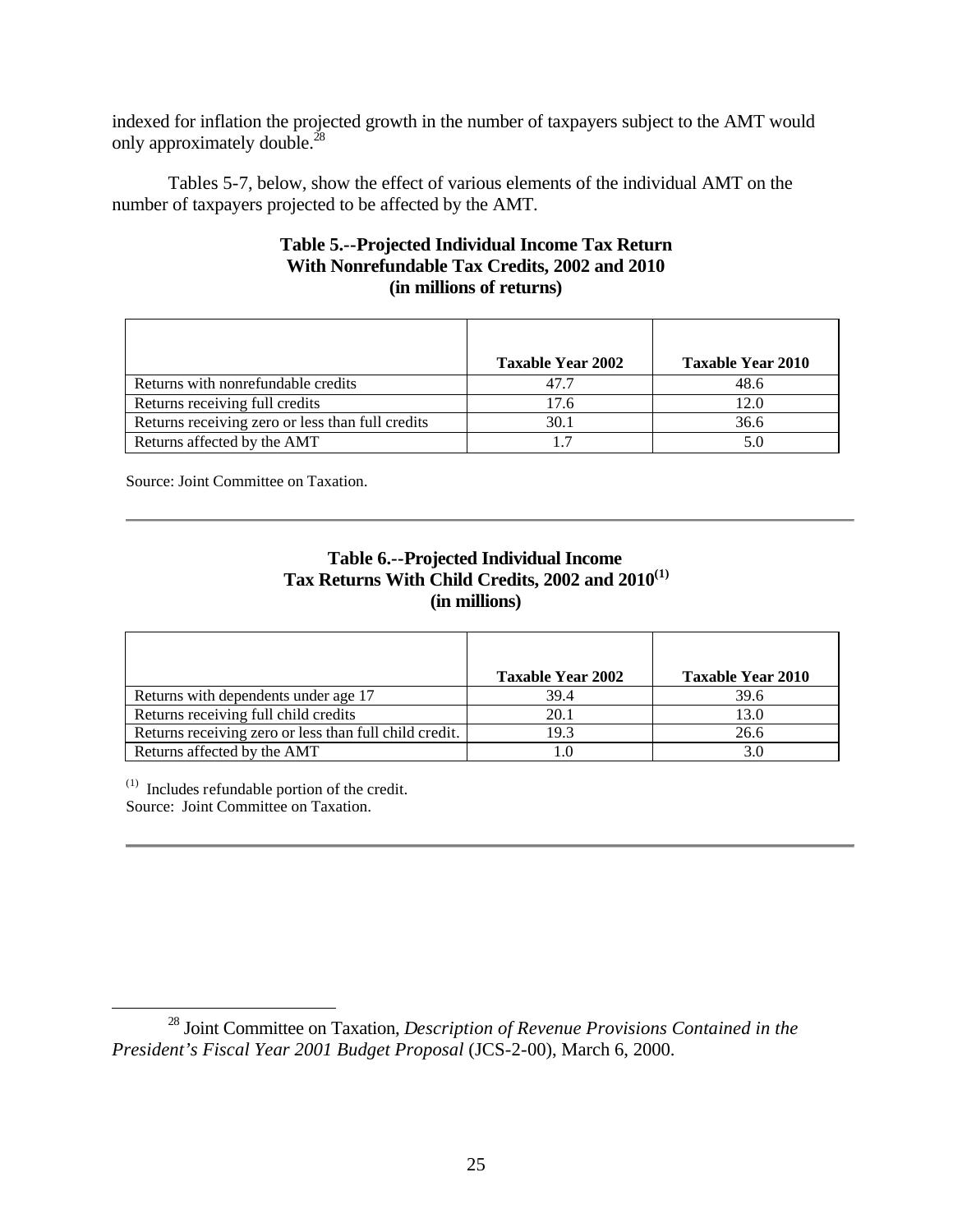## **Table 7.--Projected Individual Income Tax Returns With HOPE and Lifetime Learning Credits, 2002 and 2010 (in millions)**

|                                                    | <b>Taxable Year 2002</b> | <b>Taxable Year 2010</b> |
|----------------------------------------------------|--------------------------|--------------------------|
| Returns with tuition expense                       | 12.9                     | 14.7                     |
| Returns receiving full education credit            | 3.7                      | 2.4                      |
| Returns receiving zero or less than full education |                          |                          |
| credit                                             | 9.2                      | 12.3                     |
| Returns affected by the AMT                        | 0.6                      |                          |

Source: Joint Committee on Taxation.

 $\overline{a}$ 

These tables show the number of returns claiming nonrefundable personal credits, the child credit, and the HOPE and lifetime learning credits that are affected by the individual AMT. The first line on each table shows the number of returns that could potentially claim the credit. The second line shows those receiving the full credit, while the third line shows those receiving zero or only part of the credit. Thus, the second and third lines sum to the total in the first line. The final line is a subset of the third line, and shows those taxpayers for whom the AMT reduces or eliminates the credit.<sup>29</sup> The final line thus shows that, in 2010, an increasing number of returns claiming these credits are affected by the AMT relative to the number of such returns affected by the AMT in 2002.

The tax reductions proposal submitted by President Bush would increase the number of persons who would be subject to the individual alternative minimum tax or would have their nonrefundable credits (other than the child credit) disallowed by reason of the minimum tax. It is estimated that in 2002, the number of individuals affected by the AMT would increase from 3.5 million (under present law) to 5.9 million and that in 2011 the number of affected individuals would increase from 20.7 million to 35.7 million.

### **Discussion of Issues**

The individual AMT is a separate tax system within the individual income tax system that applies lower tax rates to a broader base of income. As a separate tax system, the AMT should be analyzed in terms of equity, efficiency, growth, and simplicity. In addition, the separate preferences and adjustments within the individual AMT should be subject to the same analysis.

 $29$  The other taxpayers in the third line who are unable to claim the full credit cannot do so as a result of phaseout provisions, or because they do not have sufficient tax liability to claim the full credit.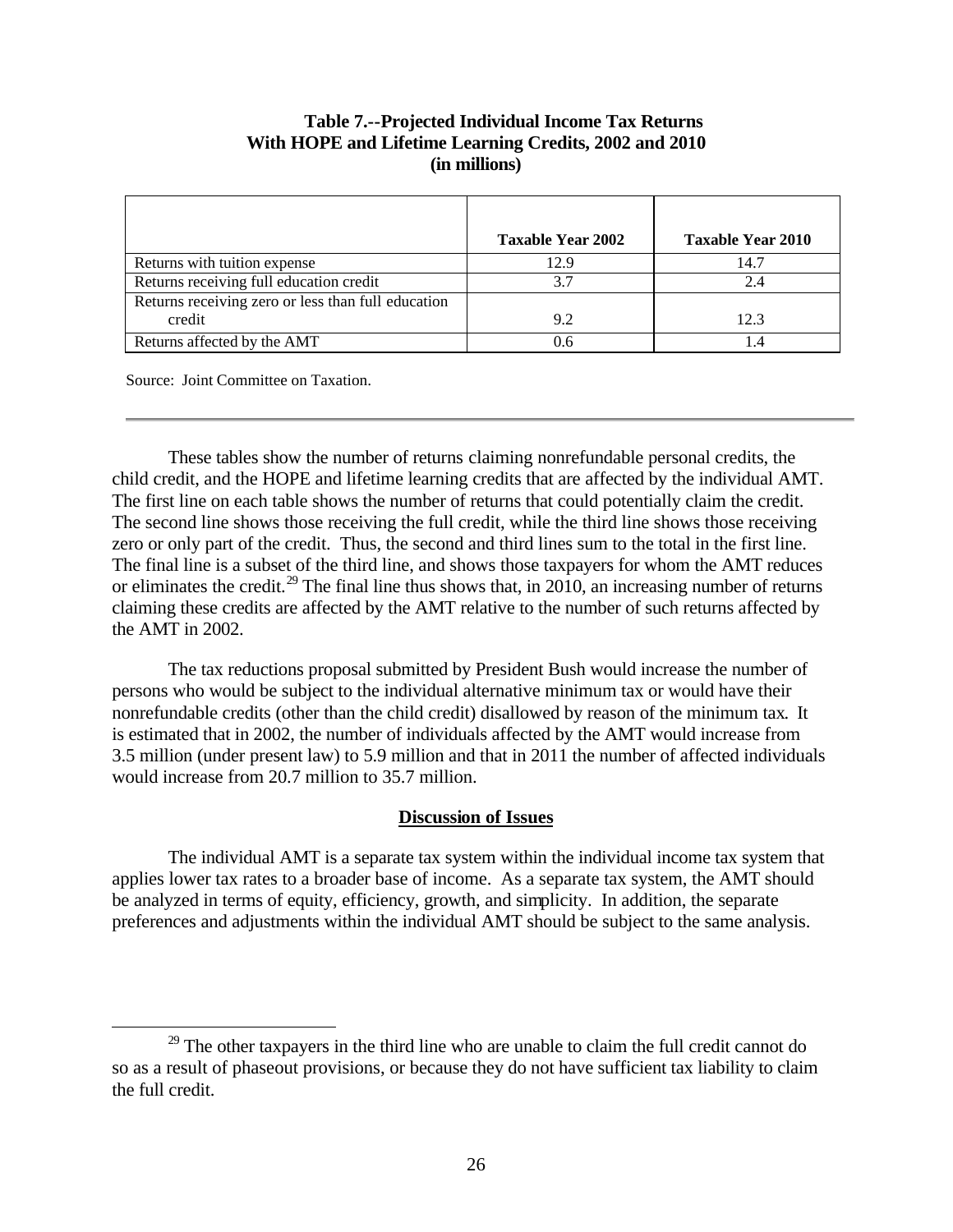### **Equity**

In practice, the AMT has the effect of requiring more taxpayers to remit at least some funds to the Federal Treasury every year than would be the case if only the regular income taxes applied. This occurs if (1) the taxpayer's tentative minimum tax exceeds his or her regular tax liability, or (2) the use of tax credits allowed under the regular tax is limited by the taxpayer's tentative minimum tax. To the extent that taxpayers who outwardly appear to have the ability to pay taxes indeed do pay taxes, some observers conclude that the AMT increases the perceived fairness of the income tax system.

Indeed, the rationale for enacting the original individual minimum tax in 1969 and revising it in 1986 were perceptions that some taxpayers were able to avoid paying tax on relatively large incomes. Minimum tax legislation targeted those deductions, exemptions, exclusions, accounting methods, and tax credits that were considered to have contributed to such results. Some of the enacted AMT preferences and adjustments relate to business or investment income (e.g., the depreciation adjustment and the private activity tax-free bond preference) while others relate to regular-tax items that are more personal in nature (e.g., the denial of personal exemptions and certain itemized deductions).

To assess whether the AMT promotes the overall equity of the tax system, it is necessary to look beyond who remits tax payments to the Federal Treasury to who bears the burden of the AMT. Regarding the individual income tax, while economists generally believe that income taxes on wages are borne by taxpayers who supply labor, there is disagreement concerning the incidence of taxes that affect the returns earned by capital such as the taxation of interest, dividends, capital gains, and business income from pass-through entities. Economists generally believe that businesses do not bear the burden of the tax (including the individual AMT), but rather individuals bear the burden of the tax. There is disagreement, however, over which individuals bear the burden of a business income tax, whether it is customers in the form of higher prices, workers in the form of reduced wages, owners of all capital in the form of lower after-tax returns on investment, or some combination of these individuals.

The uncertainty regarding the incidence of income taxes on the returns to capital make it difficult to assess the effect the AMT has on the equity of the burden of the income tax system. The AMT raises average tax rates for affected taxpayers. That is, the AMT increases the amount of the affected taxpayer's tax liability as a percentage of his or her income. At the individual level, higher-income taxpayers are more likely to be AMT taxpayers than are lower-income taxpayers (see Table 3 above). If the burden of the taxes were to rest with the affected taxpayers, the individual AMT might increase the overall progressivity of the income tax system.

Some analysts argue that the AMT promotes horizontal equity by taxing more equally taxpayers who have the same economic capacity but choose to engage in different patterns of tax-favored activities. Other analysts note that in a market economy, investment by taxpayers would be expected to equilibrate risk-adjusted, after-tax returns. As a consequence, the prices of tax-favored investments would be bid up (or their quantity increase) and the prices of taxdisfavored investments would fall (or their quantity decrease). In equilibrium, the pre-tax returns of tax-favored and tax-disfavored investments would differ, but their after-tax returns would be the same. For example, tax-exempt bonds trade at interest rates lower than otherwise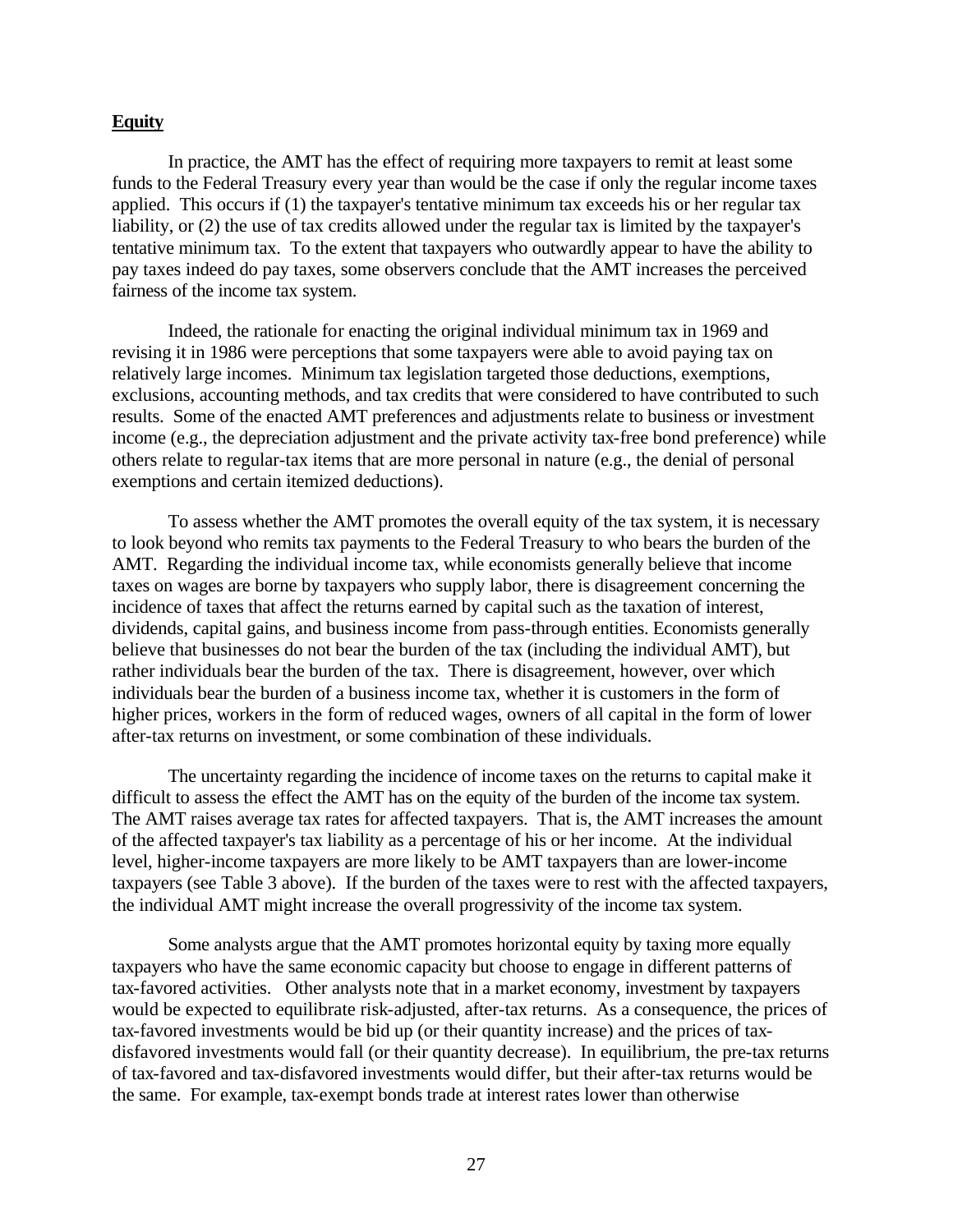comparable taxable bonds. This is because the tax-exempt borrower does not have to offer as great an interest rate to the lender to provide the lender with a competitive after-tax return. If after-tax returns equilibrate, analysts may question whether a horizontal inequity existed prior to the enactment of the AMT.

The AMT also raises equity issues with respect to preference items that are personal in nature. For example, some believe that it is fair that families with multiple dependents pay less tax than families with fewer dependents and support the regular-tax allowance of personal exemptions and child credits to further this goal. The AMT, in disallowing these exemptions and credits, may frustrate this perception of fairness.

### **Efficiency and growth**

 $\overline{a}$ 

A tax system is efficient if it does not distort the choices that would be made in the absence of the tax system. No tax system can be fully efficient. Whether the AMT contributes to the efficiency of the United States tax system depends on the extent to which it reduces other inefficiencies in the tax system and the extent to which it creates new inefficiencies. As an income tax, the AMT reduces the return to work (labor income is taxed) and saving (investment income is taxed). As such, the AMT may distort decisions to supply labor and capital. The size of the marginal tax rate is one of the primary determinants of the size of any distortion created.<sup>30</sup> However, the degree of additional distortion, if any, created by the AMT depends upon the tax rates of the AMT compared to those of the regular income tax. In this regard, it is useful to distinguish the effect on labor income from the effect on investment income.

The measurement of labor income is nearly identical under the regular income tax and the AMT. The two differences arise in the measurement of income from certain incentive stock options and the measurement of net labor income when the taxpayer incurs expenses categorized as miscellaneous itemized expenses. If labor income is measured identically under the regular income tax and the AMT, then any distortions in labor supply are mitigated if a taxpayer subject to the AMT has a lower marginal tax rate under the AMT than he or she would under the regular tax. Table 3 indicates that most AMT taxpayers have annual income of \$100,000 or greater. Generally such taxpayers face marginal tax rates of 28 percent or greater under the regular tax. Because the AMT has marginal tax rates of 26 or 28 percent, many such taxpayers have their labor income taxed at a lower rate under the AMT than if they were under the regular tax. Not all taxpayers subject to the AMT would otherwise be in the 28-percent tax bracket and above under the regular income tax. Some AMT taxpayers would otherwise be in 15-percent tax bracket. For these taxpayers the AMT may increase distortions in labor supply. However, because most AMT taxpayers would be in higher tax brackets under the regular income tax, overall the AMT, by having lower marginal tax rates on labor income, may mitigate distortions in labor supply created by the regular income tax.

 $30$  For a more detailed discussion of marginal tax rates and possible distortions of labor supply and saving under an income tax see Joint Committee on Taxation, *Overview of Present Law and Economic Analysis Relating to Marginal Tax Rates and the President's Individual Income Tax Rate Proposal (*JCX-6-01), March 6, 2001.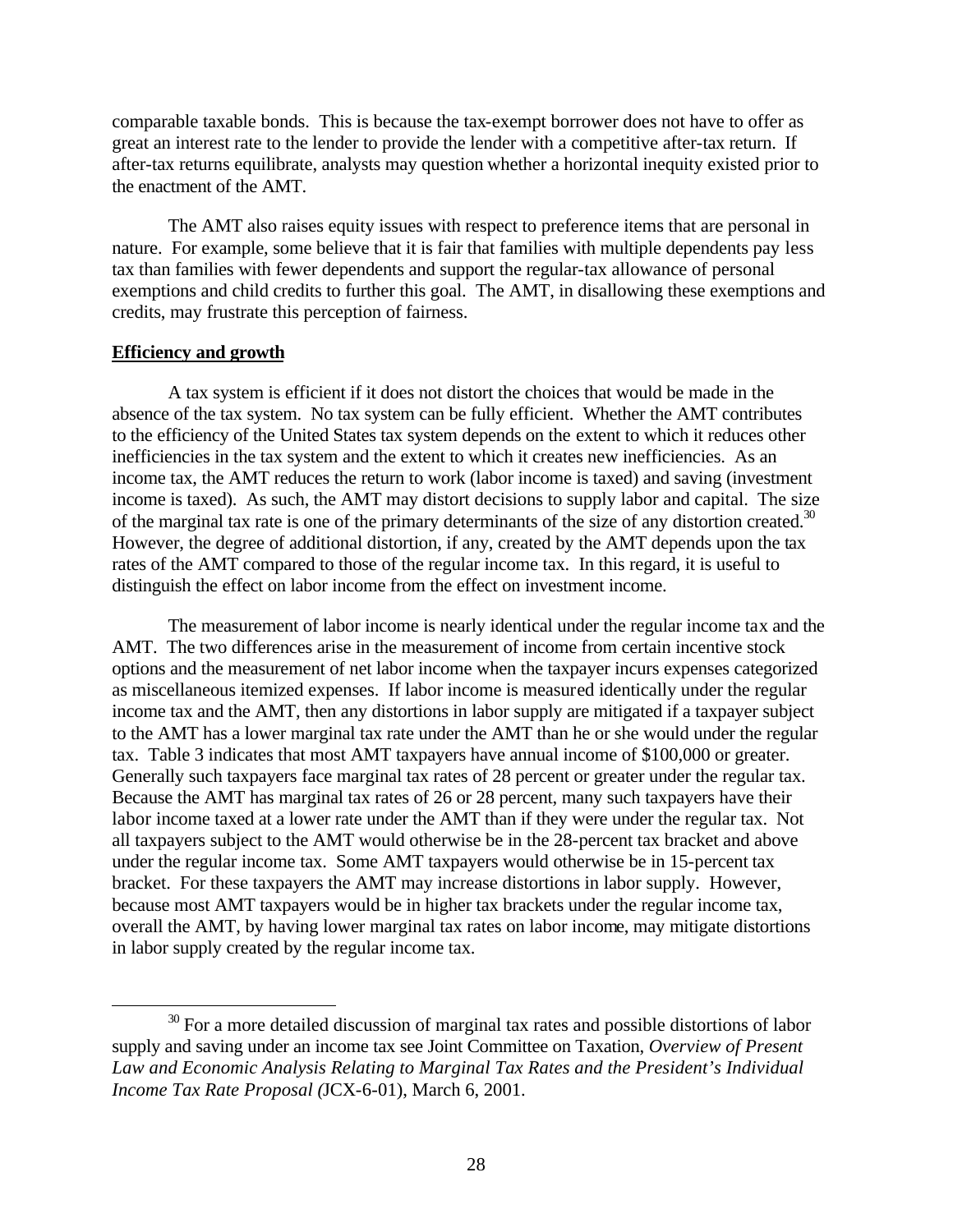In the two cases where labor income is measured differently under the regular income tax and the AMT, the AMT may increase the rate of tax on such forms of labor income, thereby seemingly increasing distortions in labor supply. However, by discouraging taxpayers from structuring their compensation to receive tax-favored remuneration, efficiency may be increased.

A caveat to this discussion is warranted. For the AMT to mitigate or exacerbate a distortion under the regular tax the taxpayer must know that he or she will be subject to the AMT. If a taxpayer is uncertain whether the tax rates of the AMT or the regular tax will apply it is difficult to assess the taxpayer's behavioral response. In general, if a taxpayer subject to the AMT views himself or herself as only temporarily subject to the AMT, he or she is less likely to view the AMT tax rates as the relevant tax rates upon which to plan labor supply decisions.

The same general analysis of comparing the possible distorting effects of the difference in marginal tax rates under the regular income tax and the AMT applies to taxpayer's decisions to save (to supply capital) in response to tax rates on investment income. There are several more cases where investment income is measured differently under the AMT than under the regular income tax than was the case with the measurement of labor income. By discouraging some taxpayers from undertaking what are otherwise tax-favored investments, efficiency may be increased to the extent that the tax-favored investments are inefficient. However, the AMT generally does not eliminate tax-favored treatment of certain activities or investments, but rather limits which taxpayers may take full advantage of the tax-favored treatment provided by the regular income tax. In addition, limiting which taxpayers can profitably undertake tax-favored activities could lead to more efficient investors finding the activity unprofitable, while less efficient investors find the activity profitable. Moreover, some tax-favored activities may be permitted as part of the regular income tax as a way to reduce some other inefficiency in the economy. These arguments might suggest that efficiency could be better improved by changes in the regular income taxes. The aggregate effect of the AMT on the efficient allocation of capital across various investment opportunities may be modest. Since the Taxpayer Relief Act of 1997 conformed depreciation recovery periods for both the regular income tax and the AMT, the number of investment opportunities on which the income might subject a taxpayer to the AMT rather than the regular tax has been modest in comparison to aggregate investment in the United States.

However, because of the increasing number of taxpayer subject to the AMT, there is another avenue by which the AMT may affect the level of investment in the United States and thereby affect economic growth. By increasing average tax rates (the total tax paid by certain taxpayers), the AMT may reduce the cash flow of potential investors. If, as some analysts believe, investors' cash flows are important to investment decisions, the AMT may reduce aggregate investment. Further, the effect of the AMT on effective marginal tax rates, and thereby on the cost of capital, may change the incentive to undertake marginal investment projects and thereby affect the level of aggregate investment.

Some specific preferences and adjustments within the AMT seem inconsistent with other parts of the AMT and thus may lead to inefficiencies. For example, it is often presumed that one goal of the AMT is to apply tax to a better measure of economic income, relative to the regular tax. It is generally conceded that in measuring economic income, deductions should be allowed for expenses incurred in the production of income. However, the AMT disallows the deduction